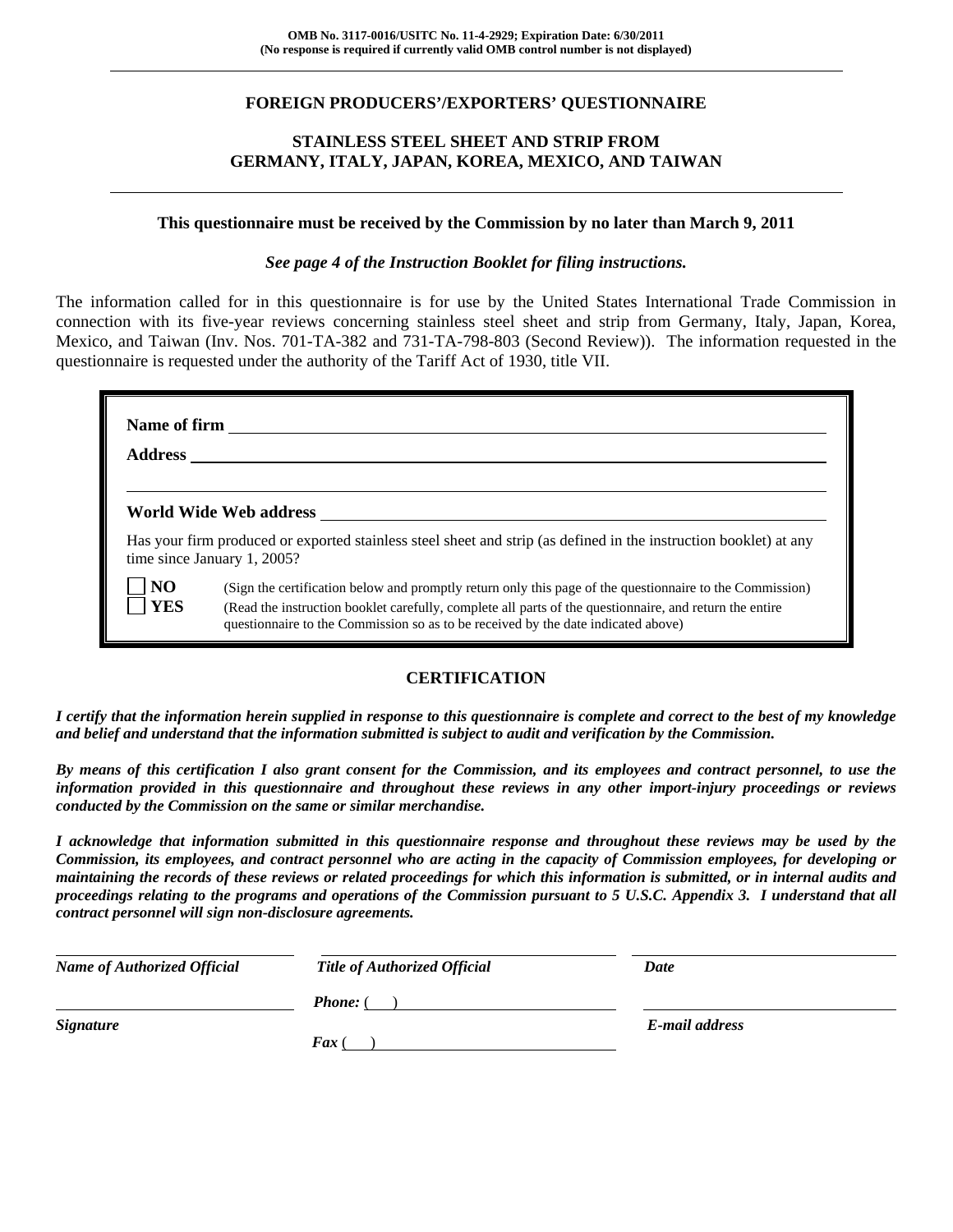Foreign Producers'/Exporters' Questionnaire – Stainless Steel Sheet and Strip Page 2

## **PART I.--GENERAL INFORMATION**

 $\overline{a}$ 

The questions in this questionnaire have been reviewed with market participants to ensure that issues of concern are adequately addressed and that data requests are sufficient, meaningful, and as limited as possible. Public reporting burden for this questionnaire is estimated to average 30 hours per response, including the time for reviewing instructions, searching existing data sources, gathering the data needed, and completing and reviewing the questionnaire. Send comments regarding the accuracy of this burden estimate or any other aspect of this collection of information, including suggestions for reducing the burden, to the Office of Investigations, U.S. International Trade Commission, 500 E Street, SW, Washington, DC 20436.

I-1a. **OMB statistics.--**Please report below the actual number of hours required and the cost to your firm of preparing the reply to this questionnaire and completing the form.

hours dollars

- I-1b. **OMB feedback.--**We are interested in any comments you may have for improving this questionnaire in general or the clarity of specific questions. Please attach such comments to your response or send them to the above address.
- I-2. **Establishments covered.--**Provide the name and address of establishment(s) covered by this questionnaire (see page 3 of the instruction booklet for reporting guidelines). If your firm is publicly traded, please specify the stock exchange and trading symbol.

I-3. **U.S. importers.--**Please provide the names, street addresses (not P.O. boxes), contacts, telephone numbers, and e-mail addresses of the **FIVE** largest U.S. importers of your firm's stainless steel sheet and strip in 2010 (based upon quantity of stainless steel sheet and strip exported by your firm to the United States).

| No.          | Importer's name | <b>Contact person</b> | <b>E-mail address</b> | Area<br>code and<br>telephone<br>number | Share of<br>your 2010<br>exports<br>(%) |
|--------------|-----------------|-----------------------|-----------------------|-----------------------------------------|-----------------------------------------|
| 1            |                 |                       |                       |                                         |                                         |
| $\mathbf{2}$ |                 |                       |                       |                                         |                                         |
| 3            |                 |                       |                       |                                         |                                         |
| 4            |                 |                       |                       |                                         |                                         |
| 5            |                 |                       |                       |                                         |                                         |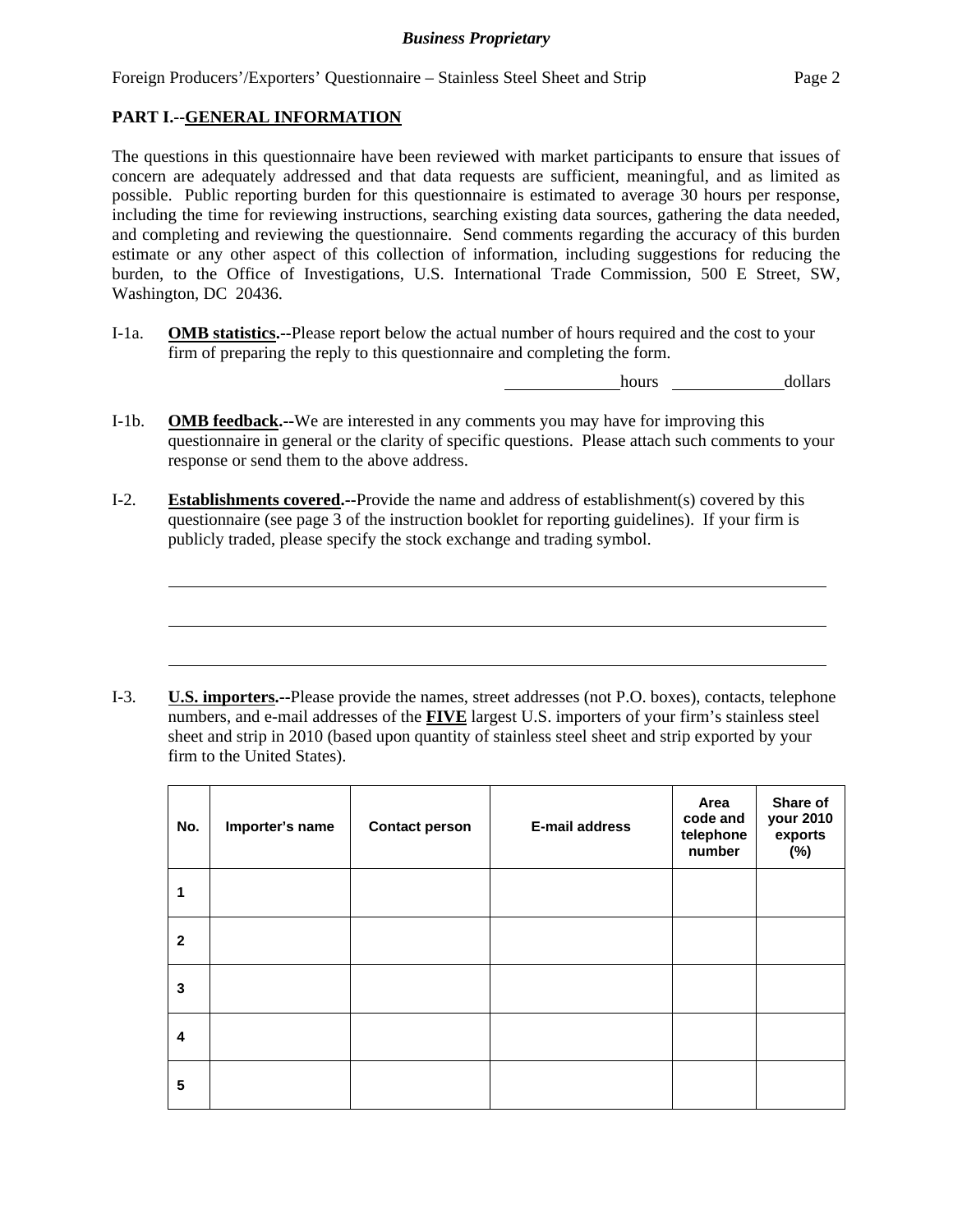Foreign Producers'/Exporters' Questionnaire - Stainless Steel Sheet and Strip Page 3

# **PART I.--GENERAL INFORMATION--***Continued*

| $\perp$ Yes--Please name the firm(s) and country(ies) below and, if U.S. producer(s),<br>ensure that they complete the Commission's producer questionnaire<br>(contact Jennifer Merrill (202-205-3188 or jennifer.merrill@usitc.gov)<br>for copies of that questionnaire).<br>U.S. importation.--Does your firm or any related firm import or have any plans to import |
|------------------------------------------------------------------------------------------------------------------------------------------------------------------------------------------------------------------------------------------------------------------------------------------------------------------------------------------------------------------------|
|                                                                                                                                                                                                                                                                                                                                                                        |
|                                                                                                                                                                                                                                                                                                                                                                        |
|                                                                                                                                                                                                                                                                                                                                                                        |
| $\exists$ Yes--Please name the firm(s) below and ensure that they complete the<br>Commission's importer questionnaire (contact Jennifer Merrill (202-<br>205-3188 or jennifer.merrill@usitc.gov) for copies of that                                                                                                                                                    |
|                                                                                                                                                                                                                                                                                                                                                                        |
| <b>Business plan.--In Parts II and III of this questionnaire we request a copy of your company's</b><br>business plan. Does your company or any related firm have a business plan or any internal<br>documents that describe, discuss, or analyze expected future market conditions for stainless steel                                                                |
|                                                                                                                                                                                                                                                                                                                                                                        |
|                                                                                                                                                                                                                                                                                                                                                                        |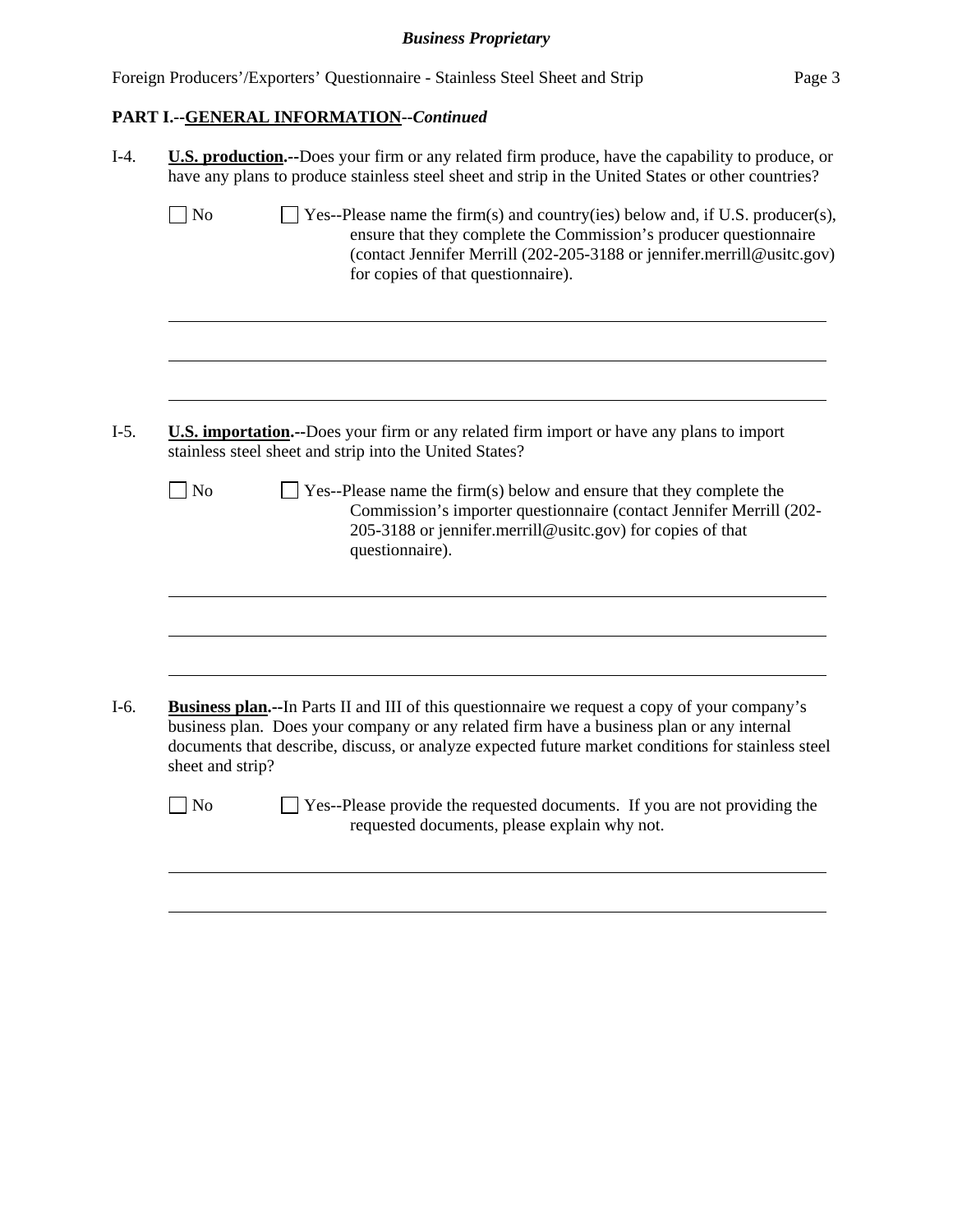| Foreign Producers'/Exporters' Questionnaire - Stainless Steel Sheet and Strip | Page 4 |
|-------------------------------------------------------------------------------|--------|
|                                                                               |        |

## **PART II.--TRADE AND RELATED INFORMATION**

Further information on this part of the questionnaire can be obtained from contact Jennifer Merrill (202- 205-3188 or jennifer.merrill@usitc.gov). **Supply all data requested on a calendar-year basis**.

II-1. Please identify the individual to be contacted regarding the confidential information requested in part II.

|                                                    | Telephone: $($ )                                                                                                                                                                                         |
|----------------------------------------------------|----------------------------------------------------------------------------------------------------------------------------------------------------------------------------------------------------------|
| Fax: $($ )                                         |                                                                                                                                                                                                          |
|                                                    | <b>Changes in operations.--Please indicate whether your firm has experienced any of the following</b><br>changes in relation to the production of stainless steel sheet and strip since January 1, 2005. |
| (check as many as appropriate) (please describe)   |                                                                                                                                                                                                          |
|                                                    | <u> 1980 - John Stein, Amerikaansk politiker (* 1918)</u>                                                                                                                                                |
|                                                    | <u> 1989 - Johann Harry Harry Harry Harry Harry Harry Harry Harry Harry Harry Harry Harry Harry Harry Harry Harry H</u>                                                                                  |
|                                                    |                                                                                                                                                                                                          |
|                                                    | <u> 1980 - John Stein, Amerikaansk politiker (</u> † 1920)                                                                                                                                               |
|                                                    |                                                                                                                                                                                                          |
|                                                    |                                                                                                                                                                                                          |
| prolonged shutdowns or<br>importation curtailments |                                                                                                                                                                                                          |
| revised labor agreements                           |                                                                                                                                                                                                          |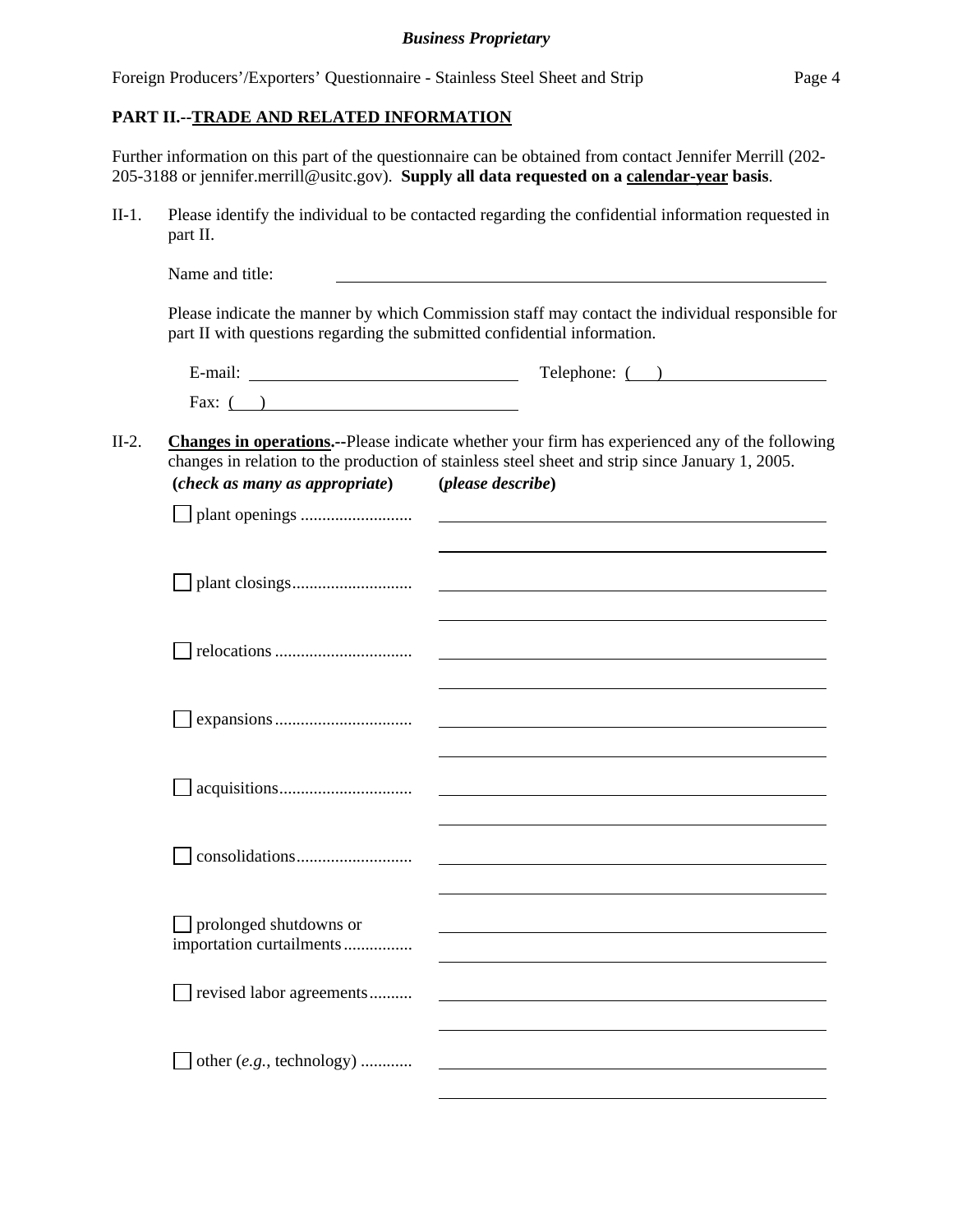Foreign Producers'/Exporters' Questionnaire - Stainless Steel Sheet and Strip Page 5

# **PART II.--TRADE AND RELATED INFORMATION--***Continued*

| $II-3.$ | <b>Anticipated changes in operations.</b> --Does your firm anticipate any changes in the character of<br>your operations or organization (as noted above) relating to the production of stainless steel sheet<br>and strip in the future?                                                                                                                                                                                                                    |
|---------|--------------------------------------------------------------------------------------------------------------------------------------------------------------------------------------------------------------------------------------------------------------------------------------------------------------------------------------------------------------------------------------------------------------------------------------------------------------|
|         | $ N_0$<br>Yes-Supply details as to the time, nature, and significance of such changes<br>and provide underlying assumptions, along with relevant portions of<br>business plans or other supporting documentation that address this<br>issue. Include in your response a specific projection of your firm's<br>capacity to produce stainless steel sheet and strip (in short tons)<br>for 2011 and 2012.                                                      |
| $II-4.$ | Anticipated changes in operations in the event the order is revoked.-- Would your firm<br>anticipate any changes in the character of your operations or organization (as noted above)<br>relating to the production of stainless steel sheet and strip in the future if the countervailing duty<br>order (Korea) and/or antidumping duty orders (Germany, Italy, Japan, Korea, Mexico, and<br>Taiwan) on stainless steel sheet and strip were to be revoked? |
|         | $\vert$ No<br>Yes-Supply details as to the time, nature, and significance of such changes<br>and provide underlying assumptions, along with relevant portions of<br>business plans or other supporting documentation that address this<br>issue.                                                                                                                                                                                                             |
|         |                                                                                                                                                                                                                                                                                                                                                                                                                                                              |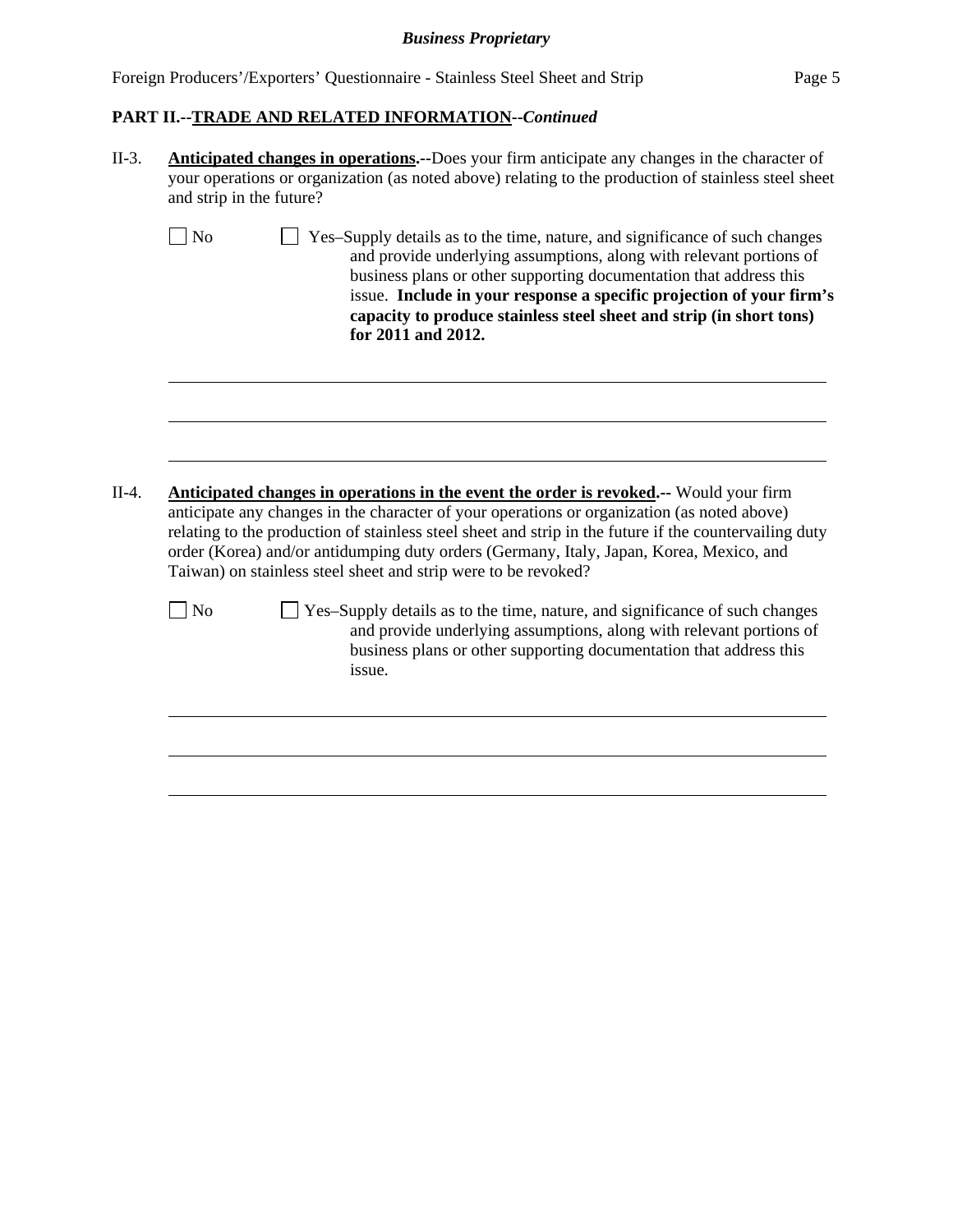# **PART II.--TRADE AND RELATED INFORMATION--***Continued*

l

 $\overline{a}$ 

| $\exists$ No   |               | Yes--List the following information regarding production of these products.<br>Basis for allocation of capacity and                                                                                                                                                                                                                                                                                                                          |
|----------------|---------------|----------------------------------------------------------------------------------------------------------------------------------------------------------------------------------------------------------------------------------------------------------------------------------------------------------------------------------------------------------------------------------------------------------------------------------------------|
| <b>Product</b> | <b>Period</b> | employment data (indicate if different)                                                                                                                                                                                                                                                                                                                                                                                                      |
|                |               |                                                                                                                                                                                                                                                                                                                                                                                                                                              |
|                |               |                                                                                                                                                                                                                                                                                                                                                                                                                                              |
|                |               |                                                                                                                                                                                                                                                                                                                                                                                                                                              |
|                |               | strip vis-a-vis the price of other products, using the same equipment and labor?                                                                                                                                                                                                                                                                                                                                                             |
| $\neg$ No      |               |                                                                                                                                                                                                                                                                                                                                                                                                                                              |
|                | strip.        | <b>Production shifting.</b> --Is your firm able to switch production between stainless steel sheet and<br>strip and other products in response to a relative change in the price of stainless steel sheet and<br>Yes---Please identify the other products, the approximate time and cost<br>involved in switching, and the minimum relative price change required<br>for your firm to switch production to or from stainless steel sheet and |
|                |               |                                                                                                                                                                                                                                                                                                                                                                                                                                              |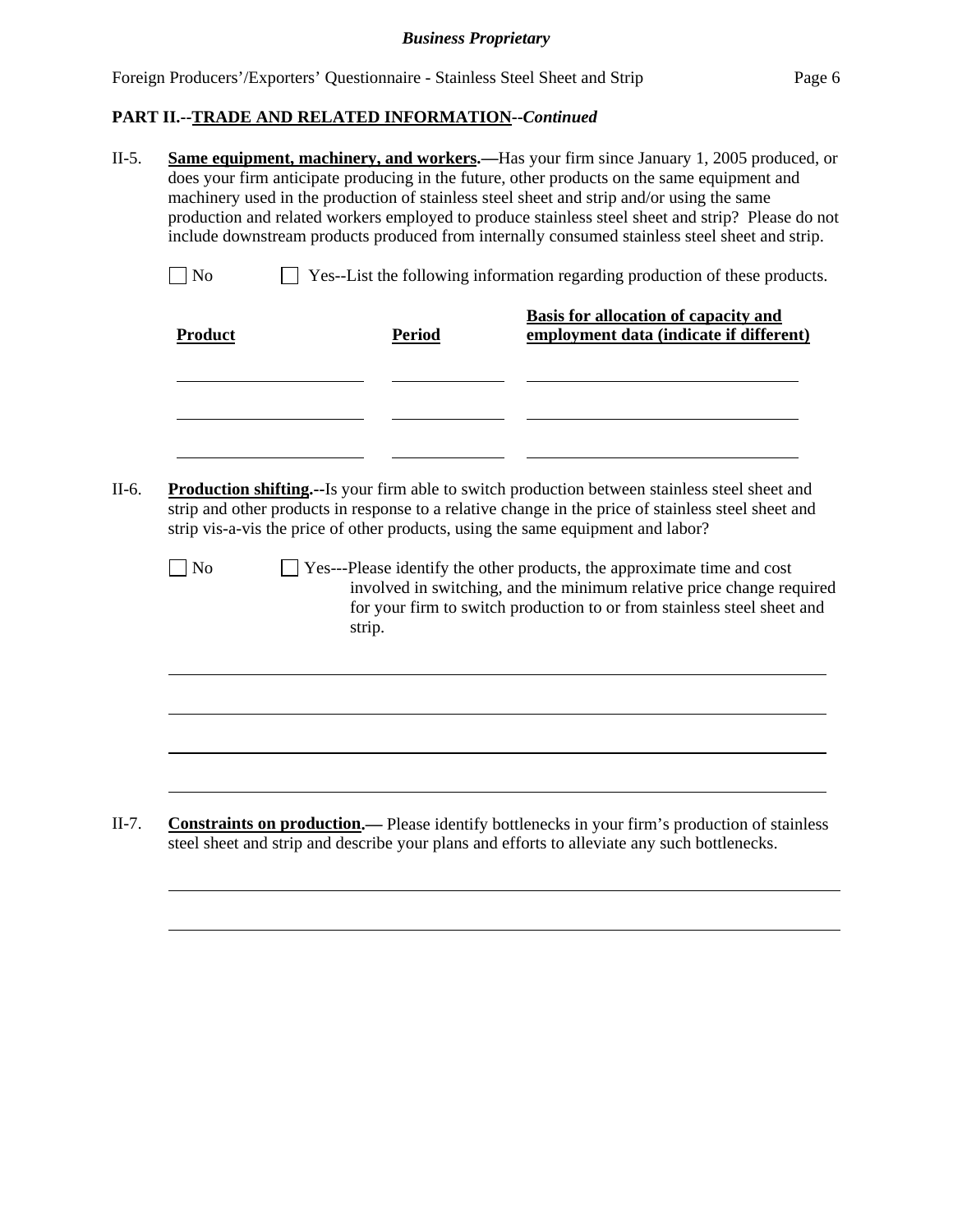### **PART II.--TRADE AND RELATED INFORMATION--***Continued*

II-8. **Overall production capability.—**Please report your firm's production capability for slab, hot strip mill products, and downstream products during the periods specified below.

| (Quantity in short tons)                            |      |      |      |      |      |      |
|-----------------------------------------------------|------|------|------|------|------|------|
| <b>Item</b>                                         | 2005 | 2006 | 2007 | 2008 | 2009 | 2010 |
| Melting (raw stainless steel):                      |      |      |      |      |      |      |
| Total production capacity                           |      |      |      |      |      |      |
| Production                                          |      |      |      |      |      |      |
| <b>Hot-Rolled Steel:</b>                            |      |      |      |      |      |      |
| Total production capacity                           |      |      |      |      |      |      |
| Production:                                         |      |      |      |      |      |      |
| Stainless steel sheet &<br>strip in coils (subject) |      |      |      |      |      |      |
| Stainless steel sheet &<br>strip cut-to-length      |      |      |      |      |      |      |
| Stainless steel plate in coils                      |      |      |      |      |      |      |
| Stainless steel plate<br>cut-to-length              |      |      |      |      |      |      |
| Other flat-rolled                                   |      |      |      |      |      |      |
| <b>Total Production</b>                             |      |      |      |      |      |      |
| <b>Cold-Rolled Steel:</b>                           |      |      |      |      |      |      |
| Total production capacity                           |      |      |      |      |      |      |
| Production:                                         |      |      |      |      |      |      |
| Stainless steel sheet &<br>strip in coils (subject) |      |      |      |      |      |      |
| Stainless steel sheet &<br>strip cut-to-length      |      |      |      |      |      |      |
| Stainless steel plate in coils                      |      |      |      |      |      |      |
| Stainless steel plate<br>Cut-to-length              |      |      |      |      |      |      |
| Other flat-rolled                                   |      |      |      |      |      |      |
| <b>Total Production</b>                             |      |      |      |      |      |      |
| Other-specify:                                      |      |      |      |      |      |      |
| Total production capacity                           |      |      |      |      |      |      |
| Production                                          |      |      |      |      |      |      |

II-9. **Share of sales.--**What percentage of your firm's total sales in its most recent fiscal year was represented by sales of stainless steel sheet and strip?

Percent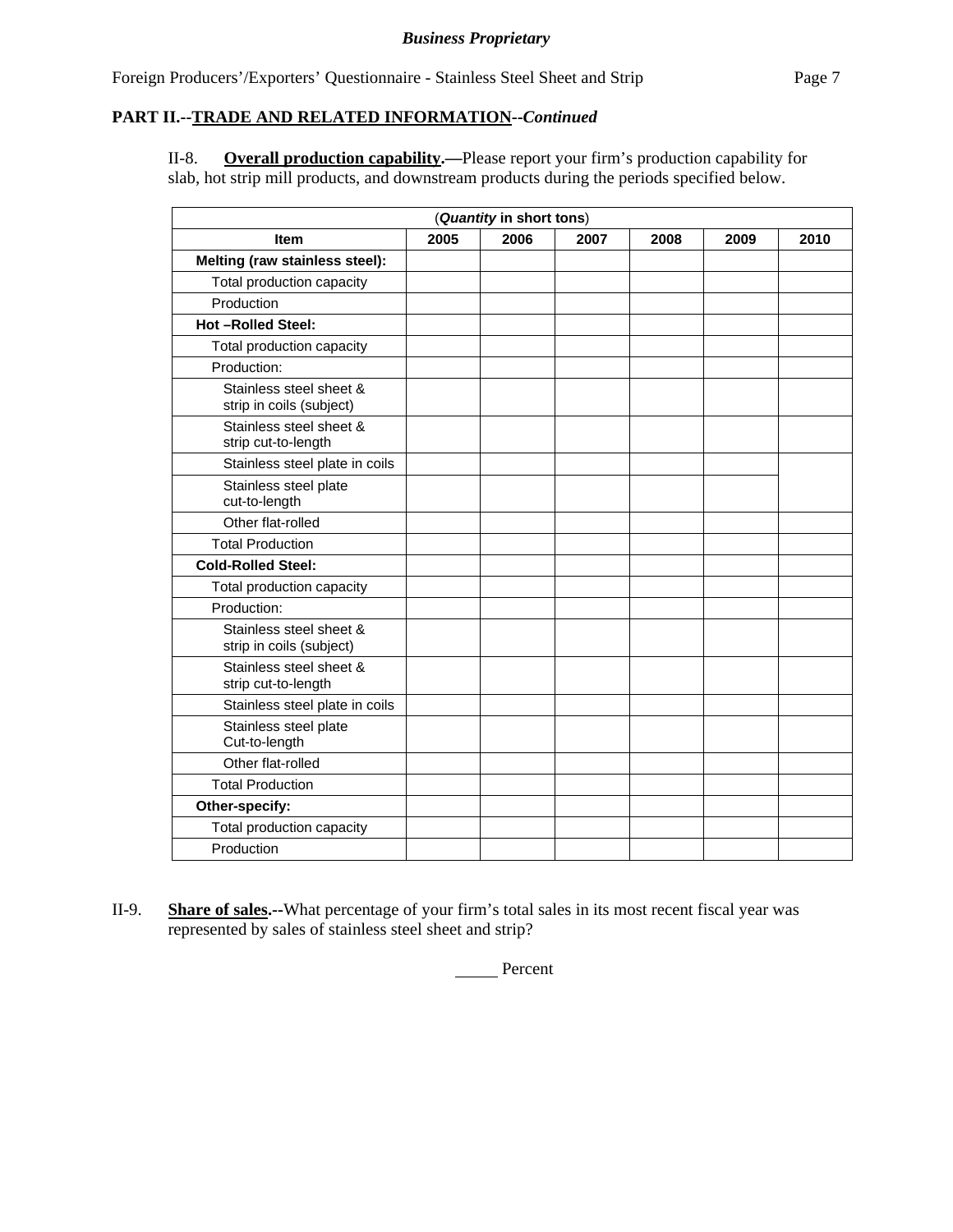Foreign Producers'/Exporters' Questionnaire - Stainless Steel Sheet and Strip Page 8

#### **PART II.--TRADE AND RELATED INFORMATION--***Continued*

II-10. **Inventories in the United States.--**Did your firm, from 2005 through 2010, maintain any inventories of stainless steel sheet and strip in the United States (not including inventories held by firms identified in question I-3)?

No Ses-Report the quantity of such end-of-period inventories below.

| ( <i>Quantity</i> in short tons)                     |  |  |  |  |  |  |
|------------------------------------------------------|--|--|--|--|--|--|
| 2005<br>2006<br>2008<br>2009<br>2007<br>2010<br>Item |  |  |  |  |  |  |
| Inventory                                            |  |  |  |  |  |  |

#### II-11. **Barriers.--**

(a) Are your firm's exports of stainless steel sheet and strip subject to tariff or non-tariff barriers to trade (for example, antidumping or countervailing duty findings or remedies, tariffs, quotas, or regulatory barriers) in any countries other than the United States?

| <b>Product</b> | <b>Country</b> | Year imposed | Barrier (if tariff,<br>give rate) |
|----------------|----------------|--------------|-----------------------------------|
|                |                |              |                                   |
|                |                |              |                                   |

 (b) Are your firm's exports of stainless steel sheet and strip subject to current proceedings in any countries other than the United States that might result in tariff or non-tariff barriers to trade?

 $\Box$  No  $\Box$  Yes--List the products(s), country(ies), and type of proceeding.

| <b>Product</b> | <b>Country</b> | Type of proceeding |
|----------------|----------------|--------------------|
|                |                |                    |
|                |                |                    |
|                |                |                    |

 $\Box$  No  $\Box$  Yes--List the products(s), country(ies), the year each such barrier was imposed, and the type of barrier.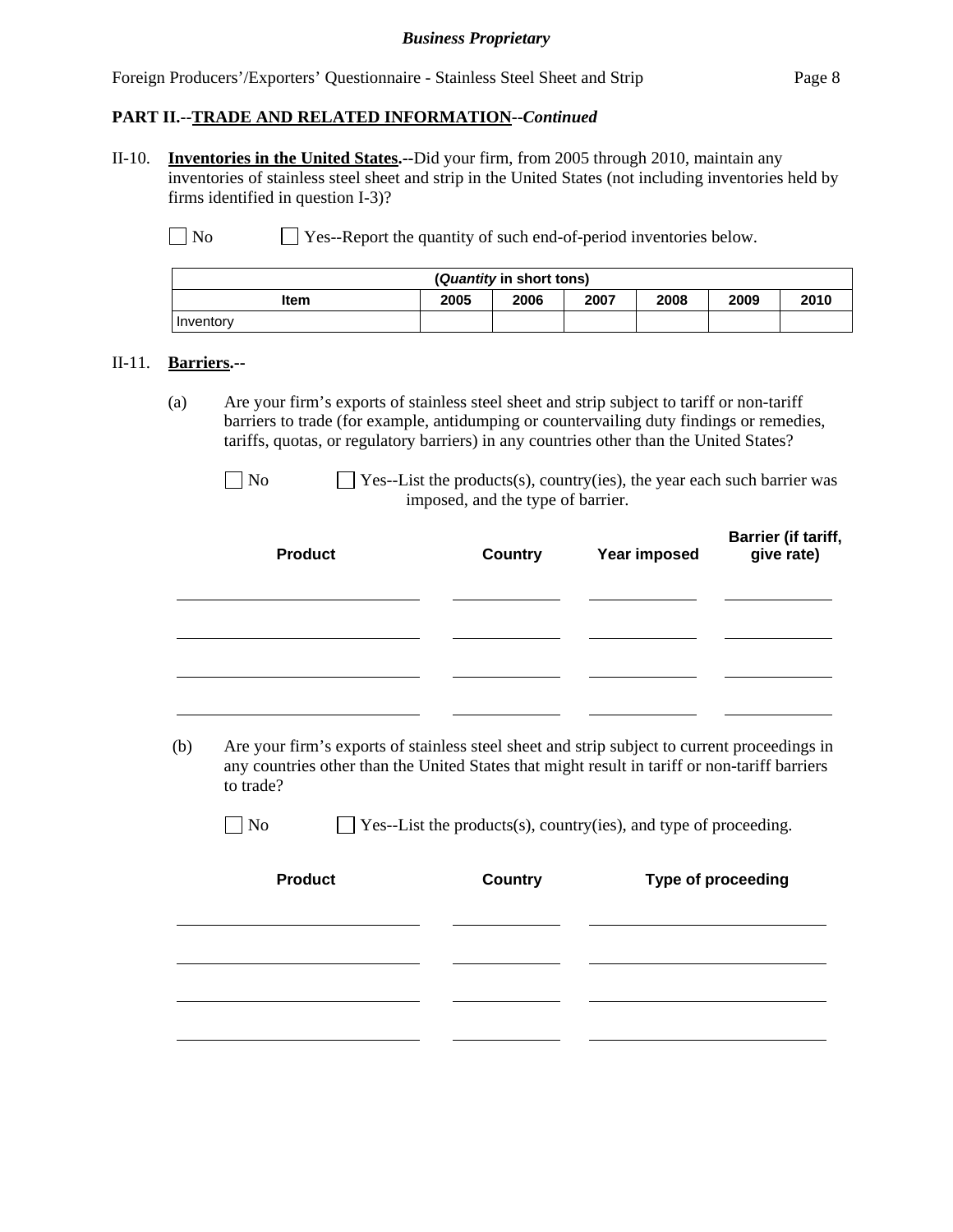Foreign Producers'/Exporters' Questionnaire - Stainless Steel Sheet and Strip Page 9

# **PART II.--TRADE AND RELATED INFORMATION--***Continued*

II-12. **Other export markets.--**Identify export markets (other than the United States) that you have developed or where you have increased your sales of stainless steel sheet and strip since January 1, 2005. Please identify and discuss below.  $\overline{a}$ II-13. **Significance of countervailing duty order and/or antidumping duty orders.--**Describe the significance of the existing countervailing duty order (Korea) and/or antidumping duty orders (Germany, Italy, Japan, Korea, Mexico, and Taiwan) covering imports of stainless steel sheet and strip in terms of the effect on your firm's production capacity, production, home market shipments, exports to the United States and other markets, and inventories. You may wish to compare your firm's operations before and after the imposition of the orders.  $\overline{a}$ II-14. **Anticipated changes if order revoked.--**Would your firm anticipate any changes in its production capacity, production, home market shipments, exports to the United States and other markets, or inventories relating to the production of stainless steel sheet and strip in the future if the countervailing duty order (Korea) and/or antidumping duty orders (Germany, Italy, Japan, Korea, Mexico, and Taiwan) were to be revoked?  $\Box$  No  $\Box$  Yes–Supply details as to the time, nature, and significance of such changes and provide underlying assumptions, along with relevant portions of business plans or other supporting documentation for any trends or projections you may provide. l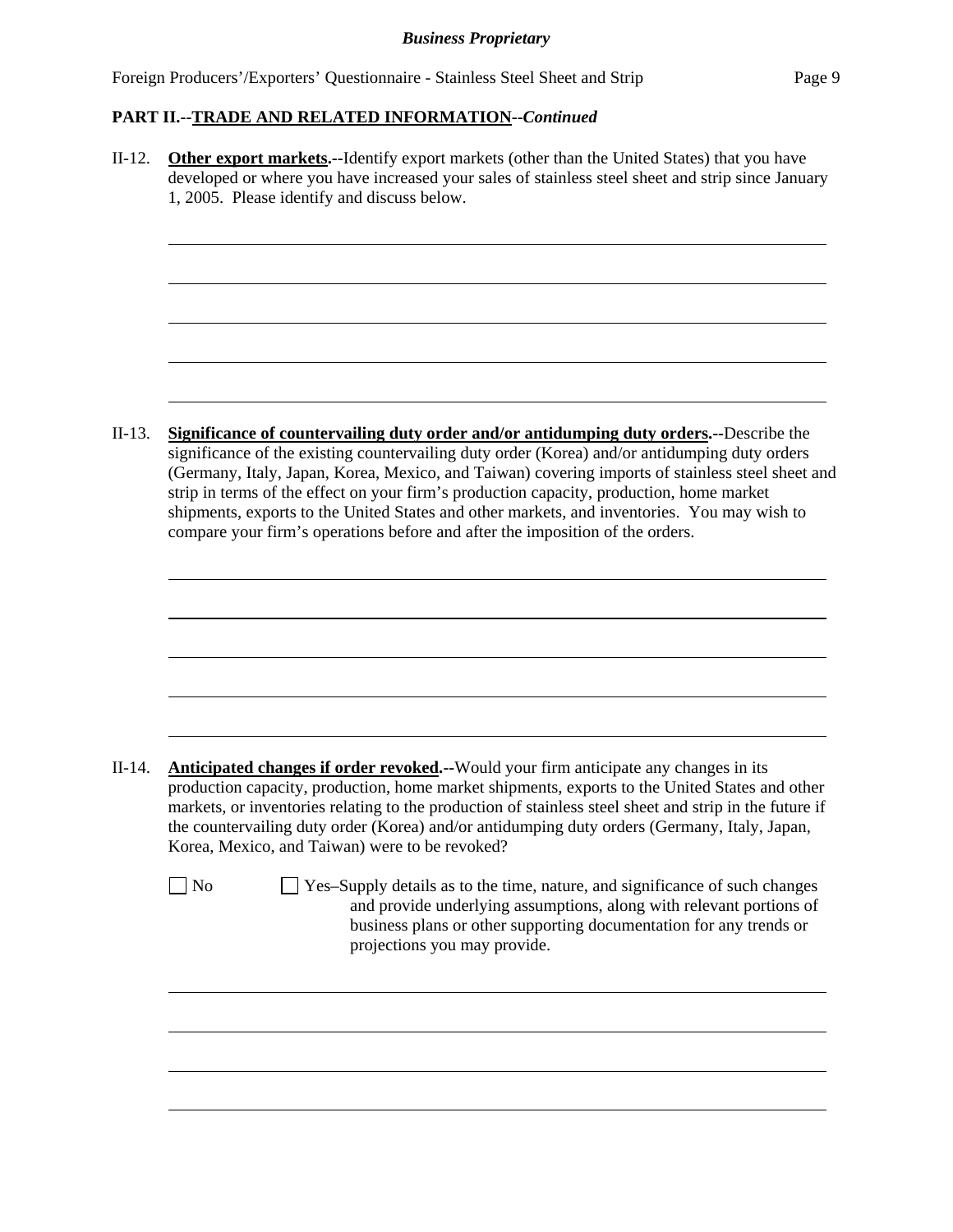Foreign Producers'/Exporters' Questionnaire - Stainless Steel Sheet and Strip Page 10

#### **PART II.--TRADE AND RELATED INFORMATION--***Continued*

II-15a. **Trade data (Germany).--** Report production capacity, production, shipments, and inventories of stainless steel sheet and strip produced by your firm in Germany. (See definitions in the instruction booklet.)

# **Germany**

| Quantity (in short tons) and Value (in 1,000 dollars)                                                                                                                                                                                                                   |      |      |      |               |      |      |
|-------------------------------------------------------------------------------------------------------------------------------------------------------------------------------------------------------------------------------------------------------------------------|------|------|------|---------------|------|------|
|                                                                                                                                                                                                                                                                         |      |      |      | Calendar year |      |      |
| <b>Item</b>                                                                                                                                                                                                                                                             | 2005 | 2006 | 2007 | 2008          | 2009 | 2010 |
| Average production capacity <sup>1</sup> (A)                                                                                                                                                                                                                            |      |      |      |               |      |      |
| Beginning-of-period inventories (B)                                                                                                                                                                                                                                     |      |      |      |               |      |      |
| Production (C)                                                                                                                                                                                                                                                          |      |      |      |               |      |      |
| Home market shipments:<br>Internal consumption/transfers<br>quantity (D)                                                                                                                                                                                                |      |      |      |               |      |      |
| <b>Commercial shipments</b><br>quantity (E)                                                                                                                                                                                                                             |      |      |      |               |      |      |
| value (F)                                                                                                                                                                                                                                                               |      |      |      |               |      |      |
| <b>Export shipments:</b><br>to the United States:<br>quantity (G)                                                                                                                                                                                                       |      |      |      |               |      |      |
| value (H)                                                                                                                                                                                                                                                               |      |      |      |               |      |      |
| to the European Union: <sup>2</sup><br>quantity (I)                                                                                                                                                                                                                     |      |      |      |               |      |      |
| value (J)                                                                                                                                                                                                                                                               |      |      |      |               |      |      |
| to Asia: <sup>3</sup><br>quantity (K)                                                                                                                                                                                                                                   |      |      |      |               |      |      |
| value (L)                                                                                                                                                                                                                                                               |      |      |      |               |      |      |
| to all other markets: <sup>4</sup><br>quantity (M)                                                                                                                                                                                                                      |      |      |      |               |      |      |
| value (N)                                                                                                                                                                                                                                                               |      |      |      |               |      |      |
| Total exports (quantity) (O)                                                                                                                                                                                                                                            |      |      |      |               |      |      |
| Total shipments (quantity) (P)                                                                                                                                                                                                                                          |      |      |      |               |      |      |
| End-of-period inventories (Q)                                                                                                                                                                                                                                           |      |      |      |               |      |      |
| <sup>1</sup> The production capacity (see definitions in instruction booklet) reported is based on operating hours per week,<br>weeks per year. Please describe the methodology used to calculate production capacity, and explain any changes in<br>reported capacity. |      |      |      |               |      |      |

2 Identify your principal *European Union* export markets: . 3

Identify your principal *Asian* export markets: . 4

 $\overline{a}$ 

Identify your principal *other* export markets: .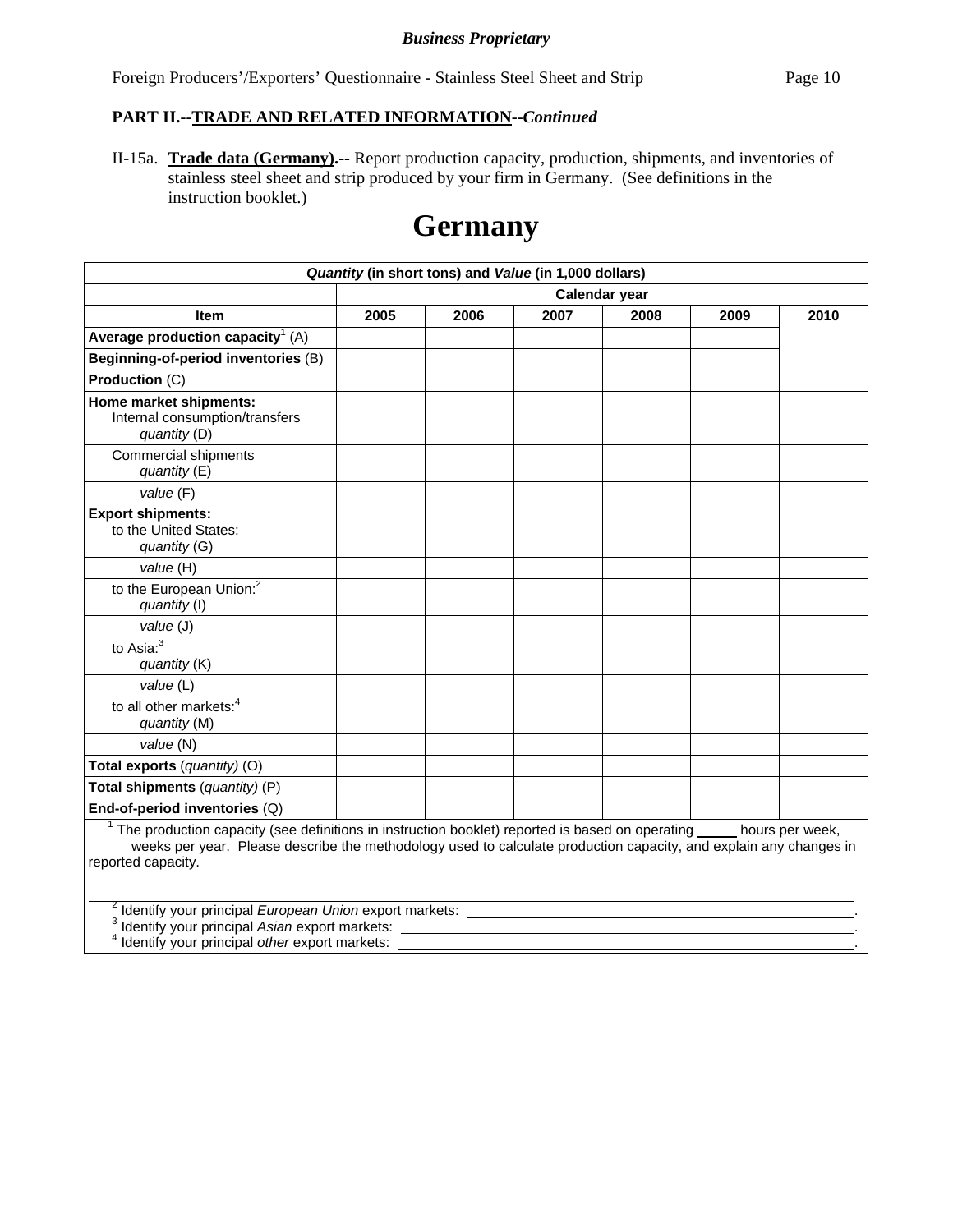Foreign Producers'/Exporters' Questionnaire - Stainless Steel Sheet and Strip Page 11

#### **PART II.--TRADE AND RELATED INFORMATION--***Continued*

II-15b. **Trade data (Italy).--** Report production capacity, production, shipments, and inventories of stainless steel sheet and strip produced by your firm in Italy. (See definitions in the instruction booklet.)

# **Italy**

|                                                                                                                                                                                                                                                         | Quantity (in short tons) and Value (in 1,000 dollars) |      |      |               |      |                 |
|---------------------------------------------------------------------------------------------------------------------------------------------------------------------------------------------------------------------------------------------------------|-------------------------------------------------------|------|------|---------------|------|-----------------|
|                                                                                                                                                                                                                                                         |                                                       |      |      | Calendar year |      |                 |
| <b>Item</b>                                                                                                                                                                                                                                             | 2005                                                  | 2006 | 2007 | 2008          | 2009 | 2010            |
| Average production capacity <sup>1</sup> (A)                                                                                                                                                                                                            |                                                       |      |      |               |      |                 |
| Beginning-of-period inventories (B)                                                                                                                                                                                                                     |                                                       |      |      |               |      |                 |
| Production (C)                                                                                                                                                                                                                                          |                                                       |      |      |               |      |                 |
| Home market shipments:<br>Internal consumption/transfers<br>quantity (D)                                                                                                                                                                                |                                                       |      |      |               |      |                 |
| Commercial shipments<br>quantity (E)                                                                                                                                                                                                                    |                                                       |      |      |               |      |                 |
| value (F)                                                                                                                                                                                                                                               |                                                       |      |      |               |      |                 |
| <b>Export shipments:</b><br>to the United States:<br>quantity (G)                                                                                                                                                                                       |                                                       |      |      |               |      |                 |
| value (H)                                                                                                                                                                                                                                               |                                                       |      |      |               |      |                 |
| to the European Union: <sup>2</sup><br>quantity (I)                                                                                                                                                                                                     |                                                       |      |      |               |      |                 |
| value (J)                                                                                                                                                                                                                                               |                                                       |      |      |               |      |                 |
| to Asia: $3$<br>quantity (K)                                                                                                                                                                                                                            |                                                       |      |      |               |      |                 |
| value (L)                                                                                                                                                                                                                                               |                                                       |      |      |               |      |                 |
| to all other markets: <sup>4</sup><br>quantity (M)                                                                                                                                                                                                      |                                                       |      |      |               |      |                 |
| value (N)                                                                                                                                                                                                                                               |                                                       |      |      |               |      |                 |
| Total exports (quantity) (O)                                                                                                                                                                                                                            |                                                       |      |      |               |      |                 |
| Total shipments (quantity) (P)                                                                                                                                                                                                                          |                                                       |      |      |               |      |                 |
| End-of-period inventories (Q)                                                                                                                                                                                                                           |                                                       |      |      |               |      |                 |
| <sup>1</sup> The production capacity (see definitions in instruction booklet) reported is based on operating<br>weeks per year. Please describe the methodology used to calculate production capacity, and explain any changes in<br>reported capacity. |                                                       |      |      |               |      | hours per week, |

2 Identify your principal *European Union* export markets: . 3

Identify your principal *Asian* export markets: . 4

Identify your principal *other* export markets: .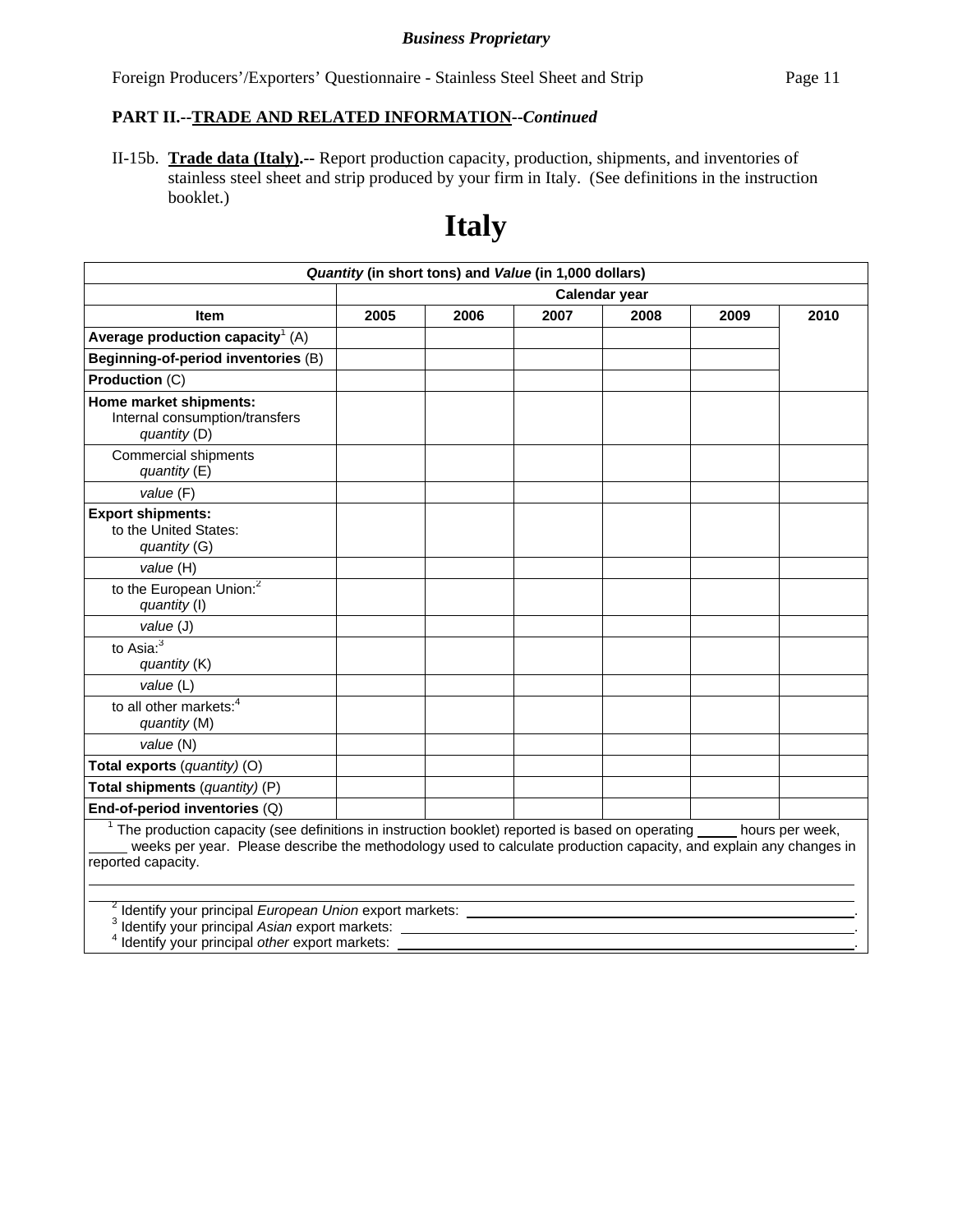Foreign Producers'/Exporters' Questionnaire - Stainless Steel Sheet and Strip Page 12

#### **PART II.--TRADE AND RELATED INFORMATION--***Continued*

II-15c. **Trade data (Japan).--** Report production capacity, production, shipments, and inventories of stainless steel sheet and strip produced by your firm in Japan. (See definitions in the instruction booklet.)

# **Japan**

|                                                                                                                                                                                                                                                                           |      | Quantity (in short tons) and Value (in 1,000 dollars) |      |               |      |      |
|---------------------------------------------------------------------------------------------------------------------------------------------------------------------------------------------------------------------------------------------------------------------------|------|-------------------------------------------------------|------|---------------|------|------|
|                                                                                                                                                                                                                                                                           |      |                                                       |      | Calendar year |      |      |
| <b>Item</b>                                                                                                                                                                                                                                                               | 2005 | 2006                                                  | 2007 | 2008          | 2009 | 2010 |
| Average production capacity <sup>1</sup> (A)                                                                                                                                                                                                                              |      |                                                       |      |               |      |      |
| Beginning-of-period inventories (B)                                                                                                                                                                                                                                       |      |                                                       |      |               |      |      |
| Production (C)                                                                                                                                                                                                                                                            |      |                                                       |      |               |      |      |
| Home market shipments:<br>Internal consumption/transfers<br>quantity (D)                                                                                                                                                                                                  |      |                                                       |      |               |      |      |
| Commercial shipments<br>quantity (E)                                                                                                                                                                                                                                      |      |                                                       |      |               |      |      |
| value (F)                                                                                                                                                                                                                                                                 |      |                                                       |      |               |      |      |
| <b>Export shipments:</b><br>to the United States:<br>quantity (G)                                                                                                                                                                                                         |      |                                                       |      |               |      |      |
| value (H)                                                                                                                                                                                                                                                                 |      |                                                       |      |               |      |      |
| to the European Union. <sup>2</sup><br>quantity (I)                                                                                                                                                                                                                       |      |                                                       |      |               |      |      |
| value (J)                                                                                                                                                                                                                                                                 |      |                                                       |      |               |      |      |
| to Asia: $3$<br>quantity (K)                                                                                                                                                                                                                                              |      |                                                       |      |               |      |      |
| value (L)                                                                                                                                                                                                                                                                 |      |                                                       |      |               |      |      |
| to all other markets: <sup>4</sup><br>quantity (M)                                                                                                                                                                                                                        |      |                                                       |      |               |      |      |
| value (N)                                                                                                                                                                                                                                                                 |      |                                                       |      |               |      |      |
| Total exports (quantity) (O)                                                                                                                                                                                                                                              |      |                                                       |      |               |      |      |
| Total shipments (quantity) (P)                                                                                                                                                                                                                                            |      |                                                       |      |               |      |      |
| End-of-period inventories (Q)                                                                                                                                                                                                                                             |      |                                                       |      |               |      |      |
| $1$ The production capacity (see definitions in instruction booklet) reported is based on operating $\_\_\_\_$ hours per week,<br>weeks per year. Please describe the methodology used to calculate production capacity, and explain any changes in<br>reported capacity. |      |                                                       |      |               |      |      |
| <sup>2</sup> Identify your principal European Union export markets:<br><sup>3</sup> Identify your principal Asian export markets:<br>Identify your principal other export markets:                                                                                        |      |                                                       |      |               |      |      |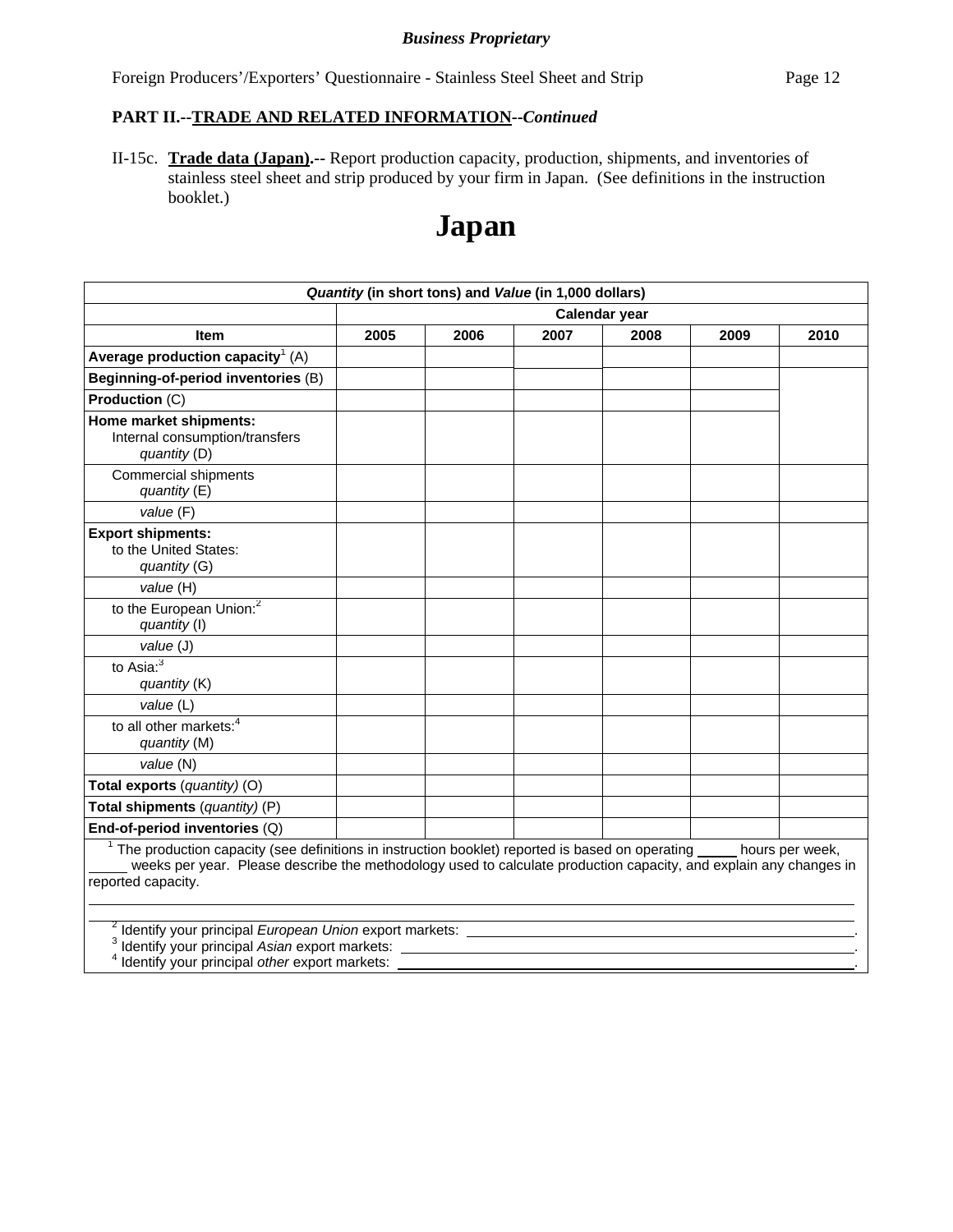Foreign Producers'/Exporters' Questionnaire - Stainless Steel Sheet and Strip Page 13

# **PART II.--TRADE AND RELATED INFORMATION--***Continued*

II-15c. **Trade data (Korea).--** Report production capacity, production, shipments, and inventories of stainless steel sheet and strip produced by your firm in Korea. (See definitions in the instruction booklet.)

# **Korea**

|                                                                                                                                                                                                                                                                           |      |      | Quantity (in short tons) and Value (in 1,000 dollars) |               |      |      |
|---------------------------------------------------------------------------------------------------------------------------------------------------------------------------------------------------------------------------------------------------------------------------|------|------|-------------------------------------------------------|---------------|------|------|
|                                                                                                                                                                                                                                                                           |      |      |                                                       | Calendar year |      |      |
| <b>Item</b>                                                                                                                                                                                                                                                               | 2005 | 2006 | 2007                                                  | 2008          | 2009 | 2010 |
| Average production capacity <sup>1</sup> (A)                                                                                                                                                                                                                              |      |      |                                                       |               |      |      |
| Beginning-of-period inventories (B)                                                                                                                                                                                                                                       |      |      |                                                       |               |      |      |
| Production (C)                                                                                                                                                                                                                                                            |      |      |                                                       |               |      |      |
| Home market shipments:<br>Internal consumption/transfers<br>quantity (D)                                                                                                                                                                                                  |      |      |                                                       |               |      |      |
| Commercial shipments<br>quantity $(E)$                                                                                                                                                                                                                                    |      |      |                                                       |               |      |      |
| value (F)                                                                                                                                                                                                                                                                 |      |      |                                                       |               |      |      |
| <b>Export shipments:</b><br>to the United States:<br>quantity (G)                                                                                                                                                                                                         |      |      |                                                       |               |      |      |
| value (H)                                                                                                                                                                                                                                                                 |      |      |                                                       |               |      |      |
| to the European Union: <sup>2</sup><br>quantity (I)                                                                                                                                                                                                                       |      |      |                                                       |               |      |      |
| value (J)                                                                                                                                                                                                                                                                 |      |      |                                                       |               |      |      |
| to Asia: $3$<br>quantity (K)                                                                                                                                                                                                                                              |      |      |                                                       |               |      |      |
| value (L)                                                                                                                                                                                                                                                                 |      |      |                                                       |               |      |      |
| to all other markets: <sup>4</sup><br>quantity (M)                                                                                                                                                                                                                        |      |      |                                                       |               |      |      |
| value (N)                                                                                                                                                                                                                                                                 |      |      |                                                       |               |      |      |
| Total exports (quantity) (O)                                                                                                                                                                                                                                              |      |      |                                                       |               |      |      |
| Total shipments (quantity) (P)                                                                                                                                                                                                                                            |      |      |                                                       |               |      |      |
| End-of-period inventories (Q)                                                                                                                                                                                                                                             |      |      |                                                       |               |      |      |
| $1$ The production capacity (see definitions in instruction booklet) reported is based on operating $\_\_\_\_$ hours per week,<br>weeks per year. Please describe the methodology used to calculate production capacity, and explain any changes in<br>reported capacity. |      |      |                                                       |               |      |      |
| <sup>2</sup> Identify your principal European Union export markets:<br>Identify your principal Asian export markets:<br>Identify your principal other export markets:                                                                                                     |      |      |                                                       |               |      |      |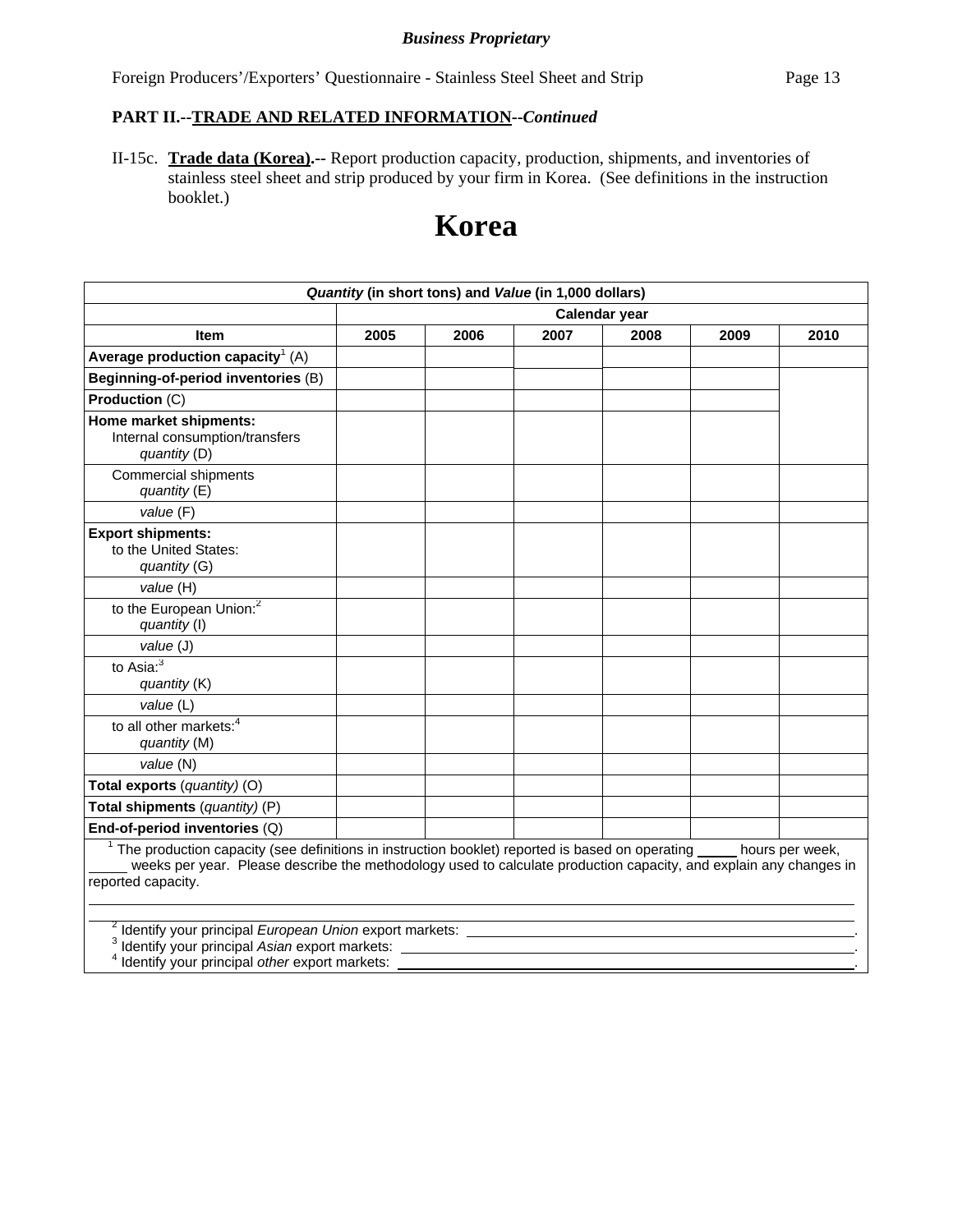Foreign Producers'/Exporters' Questionnaire - Stainless Steel Sheet and Strip Page 14

#### **PART II.--TRADE AND RELATED INFORMATION--***Continued*

II-15d. **Trade data (Mexico).--** Report production capacity, production, shipments, and inventories of stainless steel sheet and strip produced by your firm in Mexico. (See definitions in the instruction booklet.)

# **Mexico**

| Quantity (in short tons) and Value (in 1,000 dollars)                                                                                                                                                                                                                 |      |      |      |               |      |      |
|-----------------------------------------------------------------------------------------------------------------------------------------------------------------------------------------------------------------------------------------------------------------------|------|------|------|---------------|------|------|
|                                                                                                                                                                                                                                                                       |      |      |      | Calendar year |      |      |
| <b>Item</b>                                                                                                                                                                                                                                                           | 2005 | 2006 | 2007 | 2008          | 2009 | 2010 |
| Average production capacity <sup>1</sup> (A)                                                                                                                                                                                                                          |      |      |      |               |      |      |
| Beginning-of-period inventories (B)                                                                                                                                                                                                                                   |      |      |      |               |      |      |
| Production (C)                                                                                                                                                                                                                                                        |      |      |      |               |      |      |
| Home market shipments:<br>Internal consumption/transfers<br>quantity (D)                                                                                                                                                                                              |      |      |      |               |      |      |
| <b>Commercial shipments</b><br>quantity (E)                                                                                                                                                                                                                           |      |      |      |               |      |      |
| value (F)                                                                                                                                                                                                                                                             |      |      |      |               |      |      |
| <b>Export shipments:</b><br>to the United States:<br>quantity (G)                                                                                                                                                                                                     |      |      |      |               |      |      |
| value (H)                                                                                                                                                                                                                                                             |      |      |      |               |      |      |
| to the European Union: <sup>2</sup><br>quantity (I)                                                                                                                                                                                                                   |      |      |      |               |      |      |
| value (J)                                                                                                                                                                                                                                                             |      |      |      |               |      |      |
| to Asia: $3$<br>quantity (K)                                                                                                                                                                                                                                          |      |      |      |               |      |      |
| value (L)                                                                                                                                                                                                                                                             |      |      |      |               |      |      |
| to all other markets: <sup>4</sup><br>quantity (M)                                                                                                                                                                                                                    |      |      |      |               |      |      |
| value (N)                                                                                                                                                                                                                                                             |      |      |      |               |      |      |
| Total exports (quantity) (O)                                                                                                                                                                                                                                          |      |      |      |               |      |      |
| Total shipments (quantity) (P)                                                                                                                                                                                                                                        |      |      |      |               |      |      |
| End-of-period inventories (Q)                                                                                                                                                                                                                                         |      |      |      |               |      |      |
| $1$ The production capacity (see definitions in instruction booklet) reported is based on operating $\_\_$ hours per week,<br>weeks per year. Please describe the methodology used to calculate production capacity, and explain any changes in<br>reported capacity. |      |      |      |               |      |      |
| <sup>2</sup> Identify your principal European Union export markets:<br><sup>3</sup> Identify your principal Asian export markets:<br>Identify your principal other export markets:                                                                                    |      |      |      |               |      |      |

Identify your principal *other* export markets: .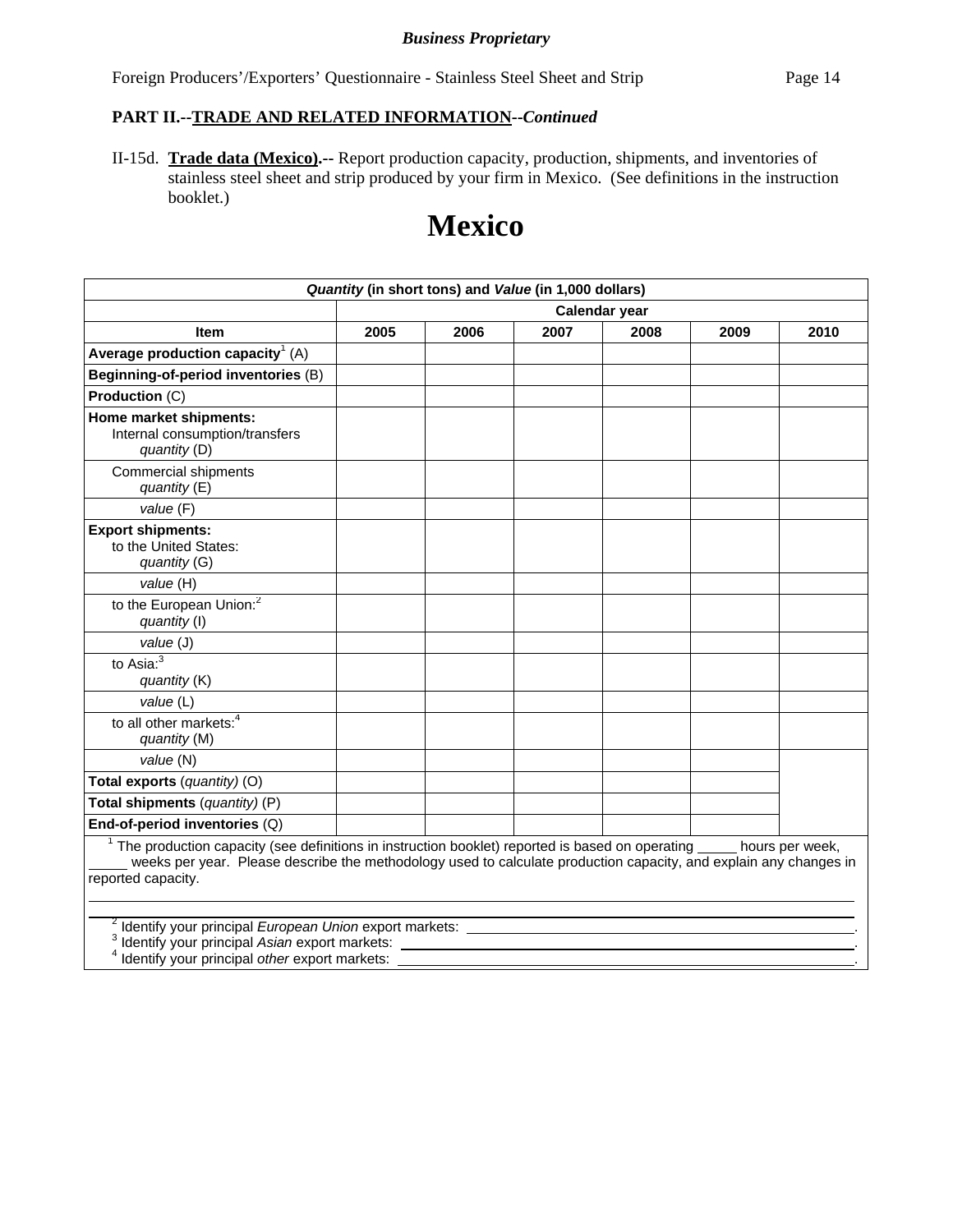Foreign Producers'/Exporters' Questionnaire - Stainless Steel Sheet and Strip Page 15

#### **PART II.--TRADE AND RELATED INFORMATION--***Continued*

II-15e. **Trade data (Taiwan).--** Report production capacity, production, shipments, and inventories of stainless steel sheet and strip produced by your firm in Taiwan. (See definitions in the instruction booklet.)

# **Taiwan**

| Quantity (in short tons) and Value (in 1,000 dollars)                                                                                                                                                                                                   |      |      |      |               |      |                 |
|---------------------------------------------------------------------------------------------------------------------------------------------------------------------------------------------------------------------------------------------------------|------|------|------|---------------|------|-----------------|
|                                                                                                                                                                                                                                                         |      |      |      | Calendar year |      |                 |
| <b>Item</b>                                                                                                                                                                                                                                             | 2005 | 2006 | 2007 | 2008          | 2009 | 2010            |
| Average production capacity <sup>1</sup> (A)                                                                                                                                                                                                            |      |      |      |               |      |                 |
| Beginning-of-period inventories (B)                                                                                                                                                                                                                     |      |      |      |               |      |                 |
| Production (C)                                                                                                                                                                                                                                          |      |      |      |               |      |                 |
| Home market shipments:<br>Internal consumption/transfers<br>quantity (D)                                                                                                                                                                                |      |      |      |               |      |                 |
| Commercial shipments<br>quantity $(E)$                                                                                                                                                                                                                  |      |      |      |               |      |                 |
| value (F)                                                                                                                                                                                                                                               |      |      |      |               |      |                 |
| <b>Export shipments:</b><br>to the United States:<br>quantity (G)                                                                                                                                                                                       |      |      |      |               |      |                 |
| value (H)                                                                                                                                                                                                                                               |      |      |      |               |      |                 |
| to the European Union: <sup>2</sup><br>quantity (I)                                                                                                                                                                                                     |      |      |      |               |      |                 |
| value (J)                                                                                                                                                                                                                                               |      |      |      |               |      |                 |
| to Asia: $3\overline{3}$<br>quantity (K)                                                                                                                                                                                                                |      |      |      |               |      |                 |
| value (L)                                                                                                                                                                                                                                               |      |      |      |               |      |                 |
| to all other markets: <sup>4</sup><br>quantity (M)                                                                                                                                                                                                      |      |      |      |               |      |                 |
| value (N)                                                                                                                                                                                                                                               |      |      |      |               |      |                 |
| Total exports (quantity) (O)                                                                                                                                                                                                                            |      |      |      |               |      |                 |
| Total shipments (quantity) (P)                                                                                                                                                                                                                          |      |      |      |               |      |                 |
| End-of-period inventories (Q)                                                                                                                                                                                                                           |      |      |      |               |      |                 |
| <sup>1</sup> The production capacity (see definitions in instruction booklet) reported is based on operating<br>weeks per year. Please describe the methodology used to calculate production capacity, and explain any changes in<br>reported capacity. |      |      |      |               |      | hours per week, |

2 Identify your principal *European Union* export markets: . 3

Identify your principal *Asian* export markets: . 4

Identify your principal *other* export markets: .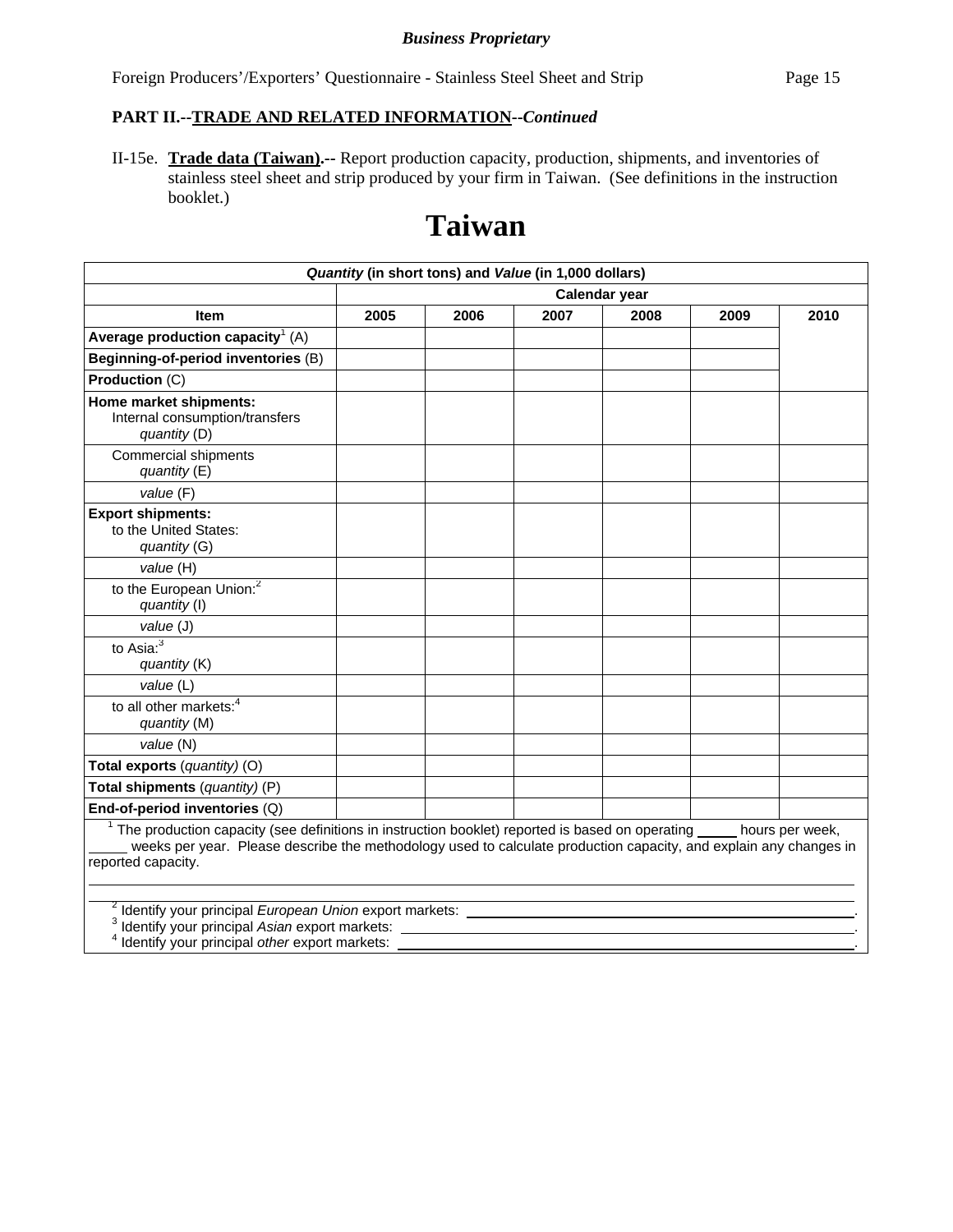#### **PART II.--TRADE AND RELATED INFORMATION--***Continued*

#### II-16. **Reconciliation of trade data.—**

 $\overline{a}$ 

(a) The quantities reported in question II-15 should reconcile as follows in each period (*i.e.*, in each column):

```
Reconciliation
B + C - D - E - G - I - K - M = Q Do these data reconcile? \Box Yes \Box No--Please
                                  explain:
```
(b) Further, the quantities reported for end-of-period inventories should equal the beginningof-period inventories reported in the subsequent calendar year (*i.e.*, line Q of year 2005 should equal line B of year 2006). Do these data reconcile for each adjacent calendar year?

| $\Box$ Yes. | $\Box$ No--Please explain: |
|-------------|----------------------------|
|-------------|----------------------------|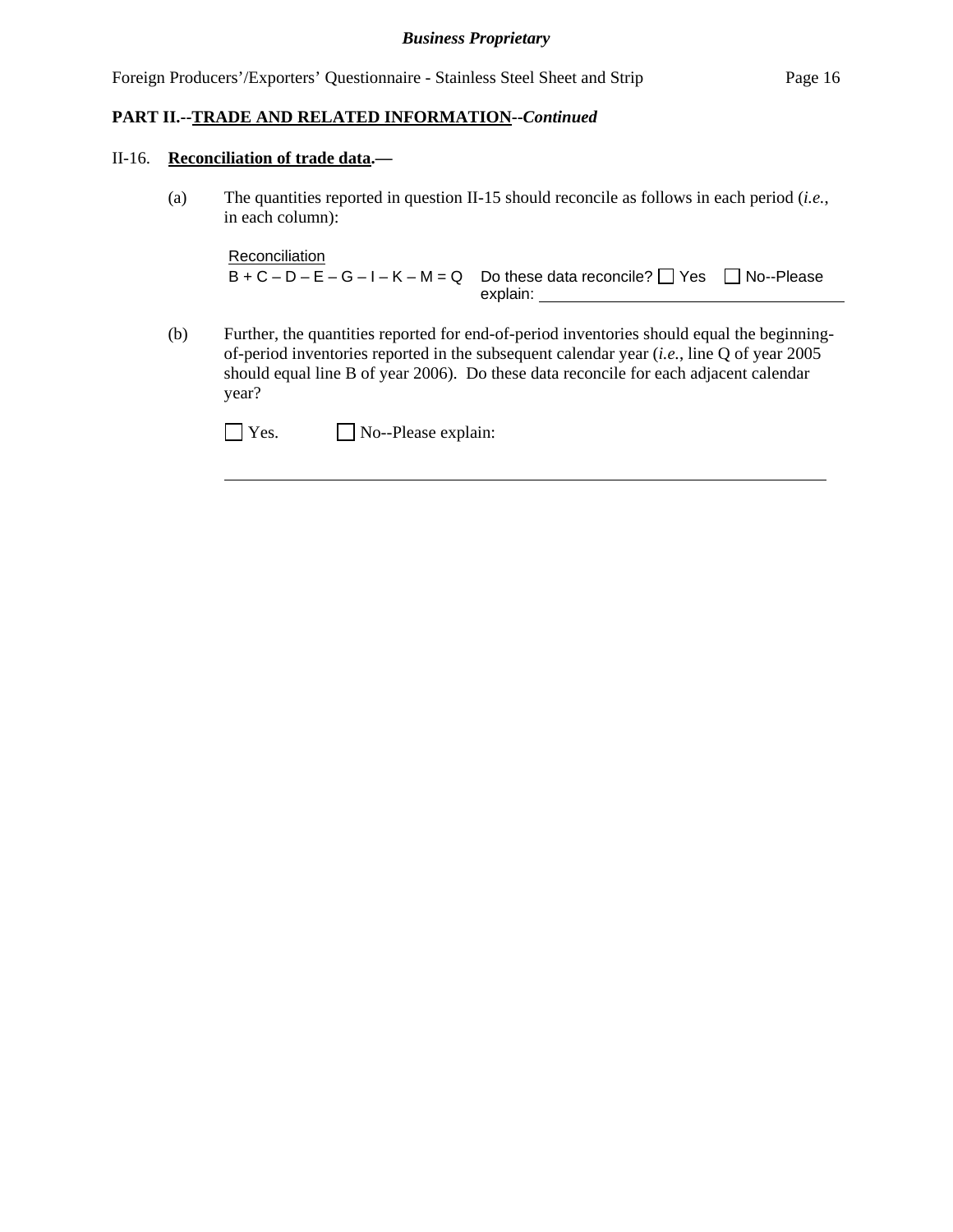#### **PART III.--MARKET FACTORS**

| Further information on this part of the questionnaire can be obtained from <b>Cindy Cohen</b> (202-205-3230, |  |
|--------------------------------------------------------------------------------------------------------------|--|
| $\dot{\text{c}}$ cindy.cohen@usitc.gov).                                                                     |  |

III-1. Please identify the individual to be contacted regarding the confidential information requested in parts III.

Name and title:

Please indicate the manner by which Commission staff may contact the individual responsible for part III with questions regarding the submitted confidential information.

| $\cdot$ $\cdot$ $\cdot$<br>±-mail: | Telephone: |
|------------------------------------|------------|
| Fax:                               |            |

III-2. **Contract versus spot.--**Approximately what share of your firm's sales of stainless steel sheet and strip to U.S. customers in 2010 was on a (1) long-term contract basis (multiple deliveries for more than 12 months), (2) short-term contract basis (multiple deliveries up to 12 months), and (3) spot sales basis (for a single delivery)?

| Type of sale         | Share of sales (percent) |  |
|----------------------|--------------------------|--|
| Long-term contracts  |                          |  |
| Short-term contracts |                          |  |
| Spot sales           |                          |  |

III-3. **Long-term contact provisions.--**If you sell stainless steel sheet and strip to U.S. customers on a long-term contract basis, please answer the following questions with respect to provisions of a typical long-term contract.

| (a) | What is the average duration of a contract?                                                       |
|-----|---------------------------------------------------------------------------------------------------|
| (b) | Can prices be renegotiated during the contract period? $\Box$ Yes<br>$\vert$   No                 |
| (c) | Does the contract fix quantity, price, or both? $\vert$   Quantity $\vert$   Price $\vert$   Both |
| (d) | $\vert$   Yes<br>Does the contract have a meet or release provision?<br>$\vert$   No              |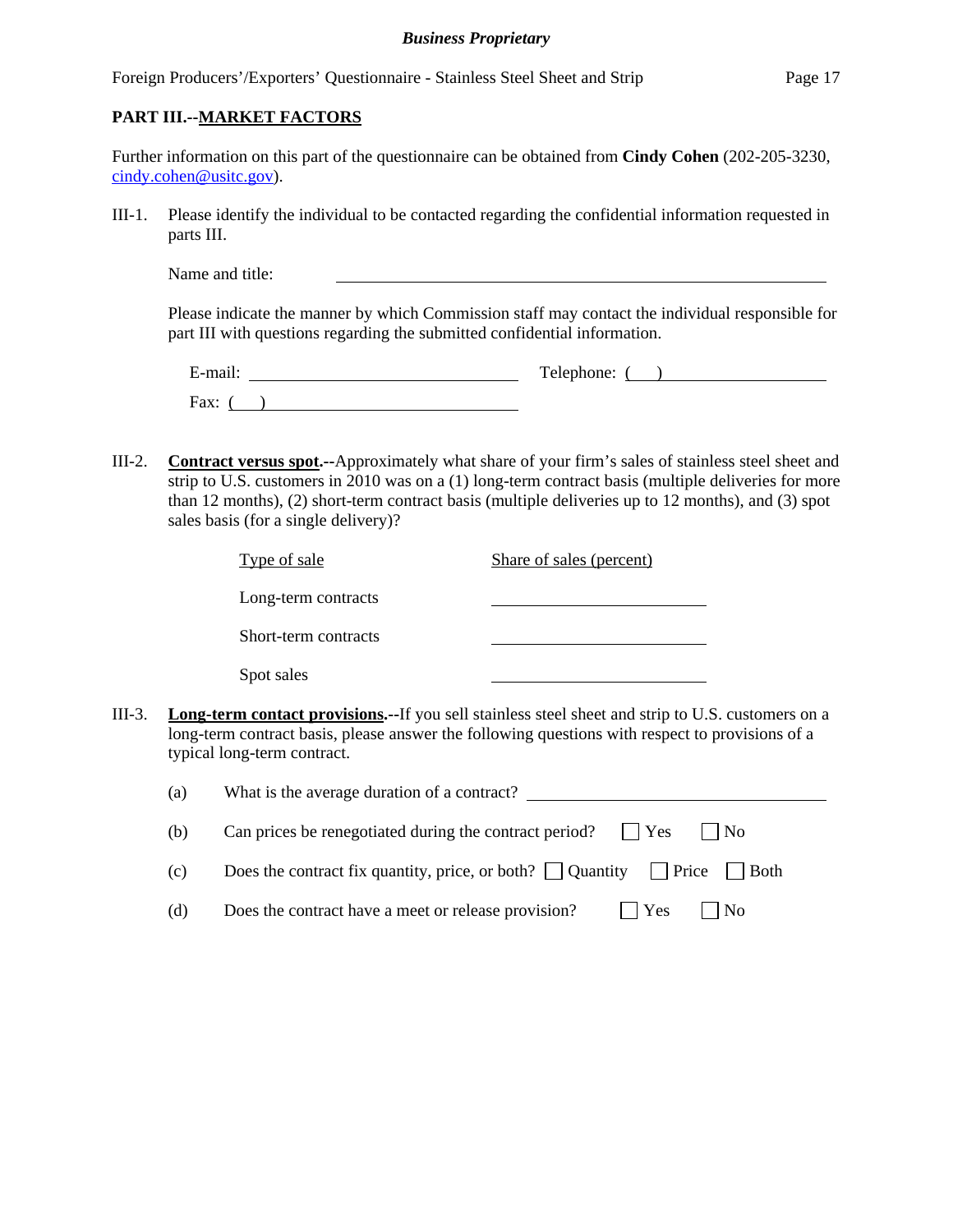III-4. **Short-term contract provisions.--**If you sell stainless steel sheet and strip to U.S. customers on a short-term contract basis, please answer the following questions with respect to provisions of a typical short-term contract.

| (a) | What is the average duration of a contract?                                                    |
|-----|------------------------------------------------------------------------------------------------|
| (b) | Can prices be renegotiated during the contract period? $\Box$ Yes<br>$\vert$ $\vert$ No        |
| (c) | Does the contract fix quantity, price, or both? $\vert$ Quantity<br>  Price<br>$ $ Both        |
| (d) | Does the contract have a meet or release provision?<br>$\vert$   Yes<br>$\overline{\text{No}}$ |

III-5. **Lead times.--**What is the average lead time for stainless steel sheet and strip to U.S. customers between a customer's order and the date of delivery for your firm's sales of stainless steel sheet and strip?

| Source            | Share of sales in 2010 | Lead time |
|-------------------|------------------------|-----------|
| From inventory    |                        | days      |
| Produced to order |                        | days      |
| Total             | $100 \%$               |           |

#### III-6. **Raw materials.**

(a) List the three most important raw materials used by your firm in the production of stainless steel sheet and strip and the percentage of your total cost of production (including labor, overhead and other costs) of stainless steel sheet and strip for which each accounts.

| Raw material | Percentage of total cost of stainless |
|--------------|---------------------------------------|
|              | steel sheet and strip production      |
|              |                                       |
|              |                                       |
|              |                                       |

(b) Have there been any changes in the types of raw materials used by your firm since 2005?

| × |  | ง∩<br>I |
|---|--|---------|
|---|--|---------|

 $\overline{a}$ 

Yes—Please explain.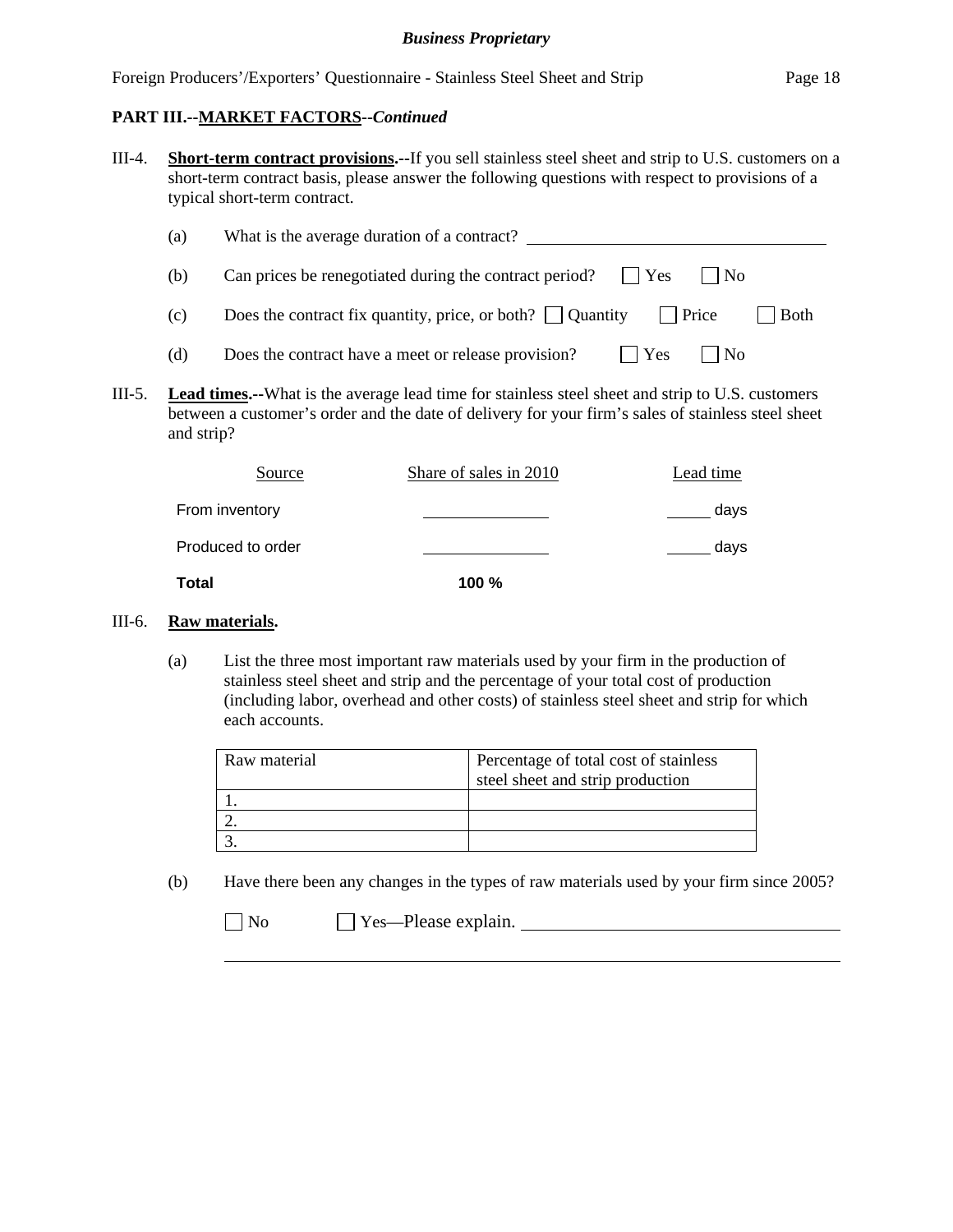(c) Have changes in the prices of raw materials affected your firm's selling prices for stainless steel sheet and strip since 2005?

| $\Box$ No<br>$\Box$ Yes--Please fill in the following table. |  |
|--------------------------------------------------------------|--|
|--------------------------------------------------------------|--|

| Raw material | How have changes in prices affected your selling prices? |
|--------------|----------------------------------------------------------|
|              |                                                          |
|              |                                                          |
|              |                                                          |

(d) Do you anticipate changes in your raw material costs in the foreseeable future?

| N <sub>0</sub> | $\Box$ Yes—Please explain. |
|----------------|----------------------------|
|----------------|----------------------------|

(e) For your three most important raw materials used in stainless steel sheet and strip, please fill in the following table.

| Raw material | contract<br>(days) | Length of $\vert$ Has the contract<br>length changed<br>since $2005$ ? | If yes, what effect has it had on your<br>purchases of these raw materials<br>(including, availability of material, price)<br>levels, etc.)? |
|--------------|--------------------|------------------------------------------------------------------------|----------------------------------------------------------------------------------------------------------------------------------------------|
|              |                    | Yes<br>N <sub>0</sub>                                                  |                                                                                                                                              |
|              |                    | Yes<br>N <sub>0</sub>                                                  |                                                                                                                                              |
|              |                    | Yes<br>No                                                              |                                                                                                                                              |

III-7. **Changes in factors affecting supply.--**Have any changes occurred in any other factors affecting supply (e.g., changes in availability or prices of energy or labor; transportation conditions; production capacity and/or methods of production; technology; export markets; or alternative production opportunities) that affected the availability in the U.S. or other markets of stainless steel sheet and strip produced in Germany, Italy, Japan, Korea, Mexico, and Taiwan since 2005?

 $\overline{a}$ 

 $\overline{a}$ 

 $\neg$  No  $\neg$  Yes-- Please describe.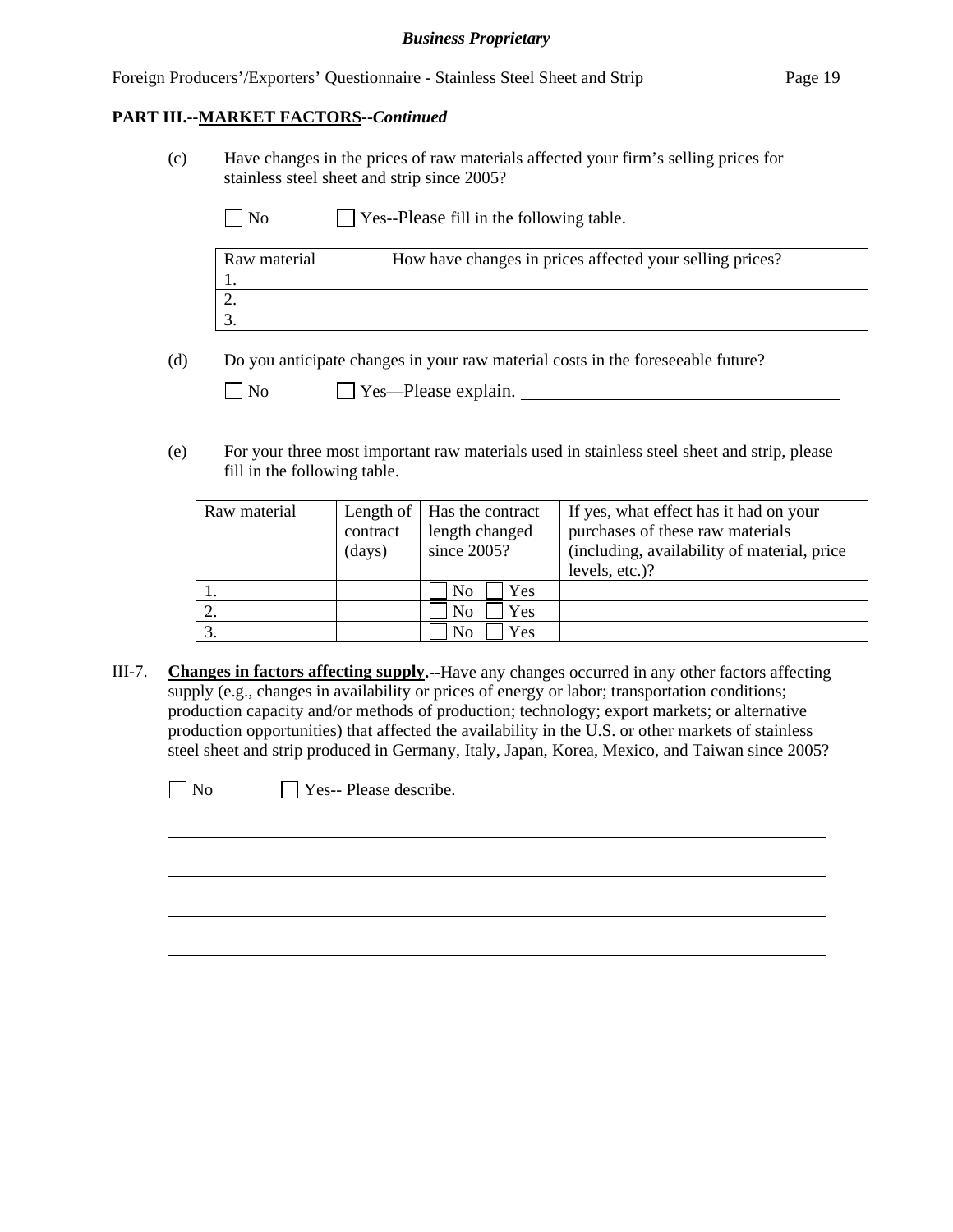| Foreign Producers'/Exporters' Questionnaire - Stainless Steel Sheet and Strip | Page 20 |
|-------------------------------------------------------------------------------|---------|
|                                                                               |         |

l

 $\overline{a}$ 

#### III-8. **Availability of SUBJECT import supply.--**

- (a) Do you anticipate any changes in terms of the availability in the U.S. market of stainless steel sheet and strip produced in Germany, Italy, Japan, Korea, Mexico, and/or Taiwan?
	- □ Increase → No change → Decrease
- (b) If you anticipate changes in supply, please identify the changes, including the time period and the impact of such changes on shipment volumes and prices.
- III-9. **Product shifting.--**Describe how easily your firm can shift its sales of stainless steel sheet and strip between the U.S. market and alternative country markets. In your discussion, please describe any contracts, other sales arrangements, or other constraints (including any third-country trade barriers such as tariffs, quotas, or other non-tariff barriers) that would prevent or retard your firm from shifting stainless steel sheet and strip between the U.S. and alternative country markets within a 12-month period.

|    | III-10. <b>Product changes.</b> —(a) Is the product range, product mix, or marketing of stainless steel sheet<br>and strip in your home market different from that of stainless steel sheet and strip for export to the<br>United States or to third-country markets? |
|----|-----------------------------------------------------------------------------------------------------------------------------------------------------------------------------------------------------------------------------------------------------------------------|
| No | Yes-Please explain.                                                                                                                                                                                                                                                   |
|    |                                                                                                                                                                                                                                                                       |
|    |                                                                                                                                                                                                                                                                       |
|    | (b) Have there been any significant changes in the product range, product mix, or marketing of<br>stainless steel sheet and strip in your home market, for export to the United States, or for export to<br>third-country markets since 2005?                         |
| No | Yes--Please describe.                                                                                                                                                                                                                                                 |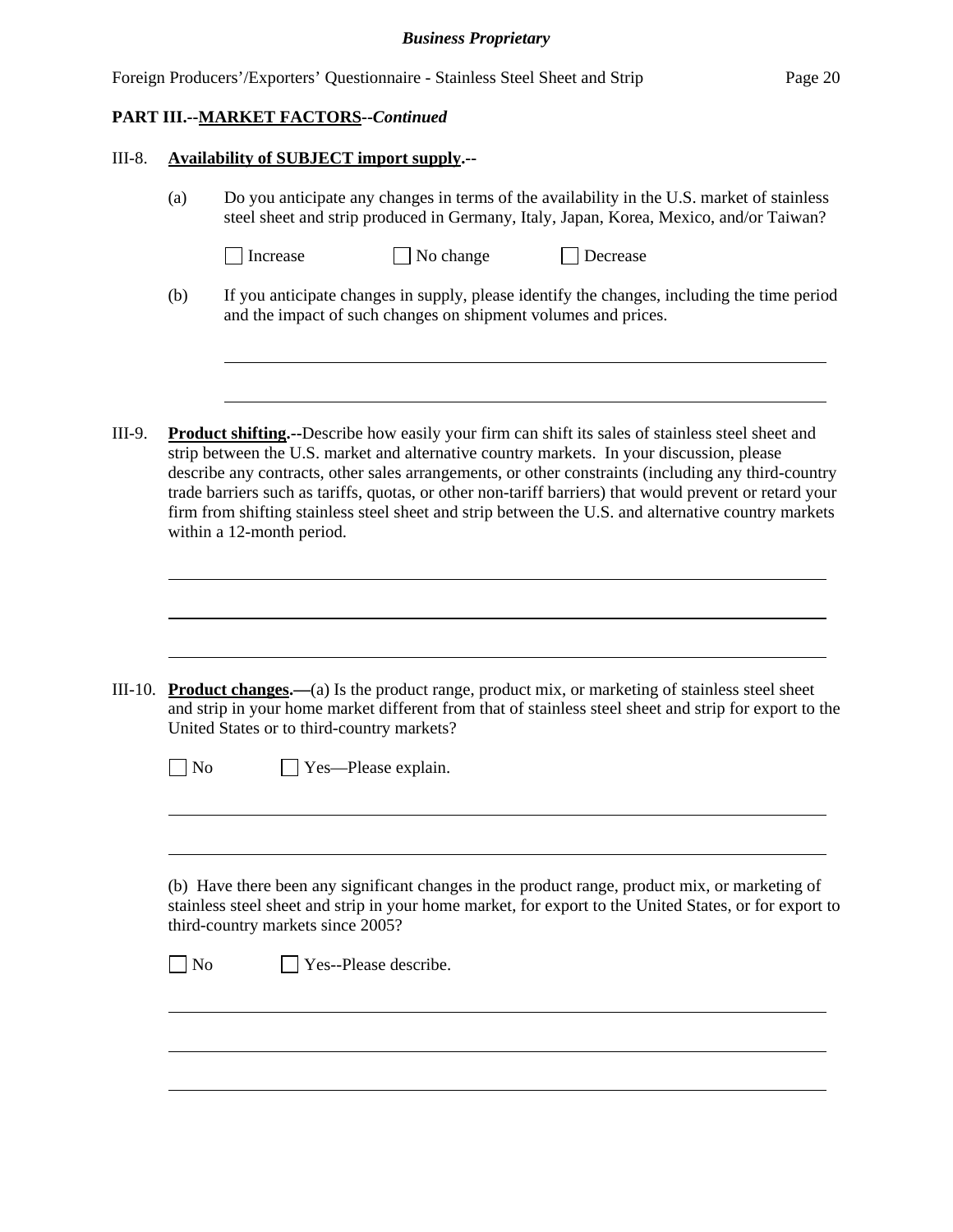Foreign Producers'/Exporters' Questionnaire - Stainless Steel Sheet and Strip Page 21

### **PART III.--MARKET FACTORS--***Continued*

III-11. **Anticipated product changes.--**Do you anticipate changes in the product range, product mix, or marketing of stainless steel sheet and strip in your home market, for exports to the United States, or for exports to third-country markets?

| $\Box$ No | $\Box$ Yes--Please explain. |
|-----------|-----------------------------|
|           |                             |
|           |                             |
|           |                             |

- III-12. **Substitutes.--**Are there any nonsubject products that may be substituted for stainless steel sheet and strip?
	- $\Box$  No  $\Box$  Yes—Please fill in the following table.

| <b>Substitute product</b> | <b>Description of applications</b><br>and end uses in which this<br>substitute can be used | Have changes in the prices of this<br>substitute affected the price of stainless<br>steel sheet and strip since January 1,<br>2005? |
|---------------------------|--------------------------------------------------------------------------------------------|-------------------------------------------------------------------------------------------------------------------------------------|
| 1.                        |                                                                                            | $\overline{\phantom{a}}$ No<br>$ $   Yes<br>Please explain.                                                                         |
| 2.                        |                                                                                            | $\Box$ No $\Box$ Yes<br>Please explain.                                                                                             |
| 3.                        |                                                                                            | N <sub>0</sub><br>$\vert \ \vert$ Yes<br>Please explain.                                                                            |

III-13. **Changes in substitutes.--**Have there been any changes in the number or types of products that can be substituted for stainless steel sheet and strip since 2005?

No Yes--Please explain.

 $\overline{a}$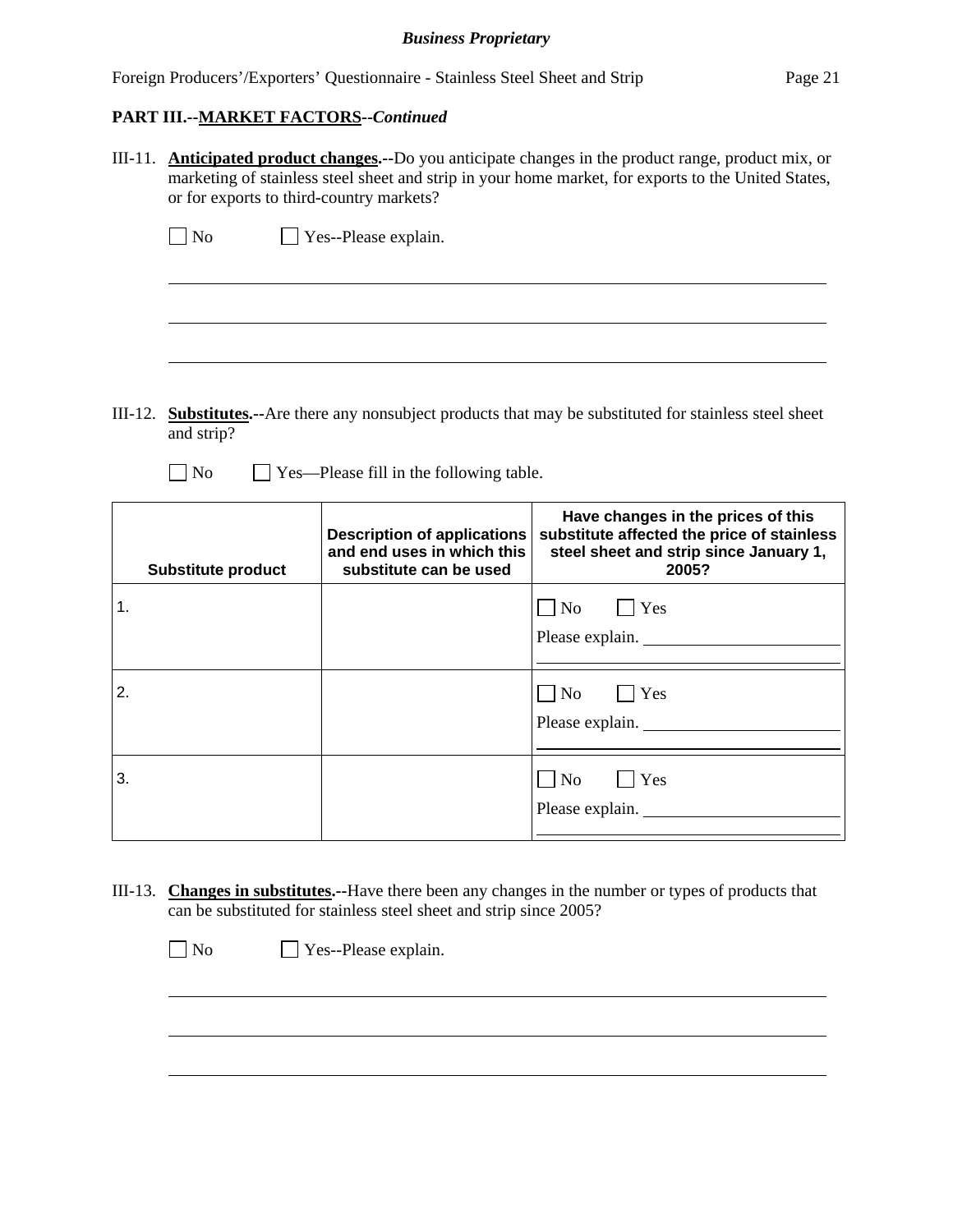# **PART III.--MARKET FACTORS--***Continued*

|           | III-14. Anticipated changes in substitutes.--Do you anticipate any changes in terms of the<br>substitutability of other products for stainless steel sheet and strip?                                                                                                                                         |
|-----------|---------------------------------------------------------------------------------------------------------------------------------------------------------------------------------------------------------------------------------------------------------------------------------------------------------------|
|           | Yes--Please describe.<br>$\Box$ No                                                                                                                                                                                                                                                                            |
|           | III-15. <b>Interchangeability.</b> —Is the stainless steel sheet and strip produced by your firm and sold in its<br>home market interchangeable $(i.e., can be used in the same applications)$ with your firm's<br>stainless steel sheet and strip sold to the United States and/or to third-country markets? |
|           | Yes<br>$\Box$ No--Identify the market(s) and any differences in the products.                                                                                                                                                                                                                                 |
|           | III-16. End uses.--Describe the end uses of the stainless steel sheet and strip that you manufacture and<br>sell to your home market. If these end uses differ from those of the stainless steel sheet and strip<br>you sell to the U.S. market or to third-country markets, explain.                         |
| $III-17.$ | <b>Changes in end uses.</b> --Have there been any changes in the end uses of stainless steel sheet and<br>strip since 2005?                                                                                                                                                                                   |
|           | Yes--Please describe.<br>N <sub>0</sub>                                                                                                                                                                                                                                                                       |
| $III-18.$ | Anticipated changes in end uses.--Do you anticipate any changes in terms of the end uses of<br>stainless steel sheet and strip?<br>$\Box$ No<br>Yes--Please describe.                                                                                                                                         |
|           |                                                                                                                                                                                                                                                                                                               |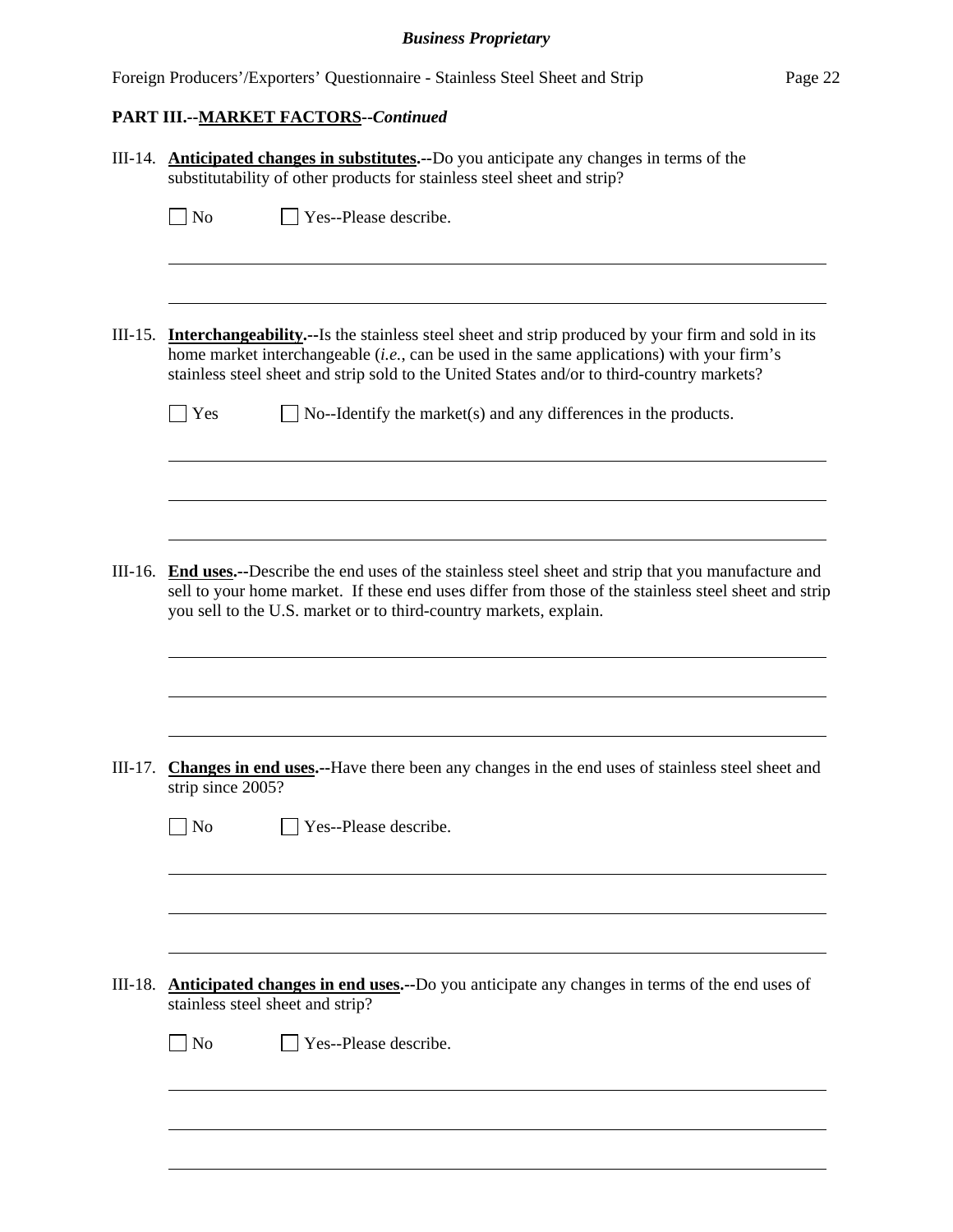$\overline{a}$ 

III-19. **Demand trends.--**How has the demand for stainless steel sheet and strip changed since January 1, 2005? What principal factors affect changes in demand? If your answer differs for specific markets outside the United States (i.e., specific regions, or developed v. developing markets), please specify.

|                                                                      | Increased | No change | Decreased | Fluctuated |
|----------------------------------------------------------------------|-----------|-----------|-----------|------------|
| Demand in:<br>Your home market<br>The United States<br>Other markets |           |           |           |            |
|                                                                      |           |           |           |            |
|                                                                      |           |           |           |            |

III-20. **Anticipated demand trends.--** How do you anticipate demand will change for stainless steel sheet and strip in 2011 and 2012? What principal factors are likely to affect demand? If your answer differs for specific markets outside the United States (i.e., specific regions, or developed v. developing markets), please specify.

|                                                                      | Increase | No change | Decrease | Fluctuate |
|----------------------------------------------------------------------|----------|-----------|----------|-----------|
| Demand in:<br>Your home market<br>The United States<br>Other markets |          |           |          |           |
|                                                                      |          |           |          |           |

III-21. **Price differences.--**Please compare market prices of stainless steel sheet and strip in your home market, the United States, and third-country markets.